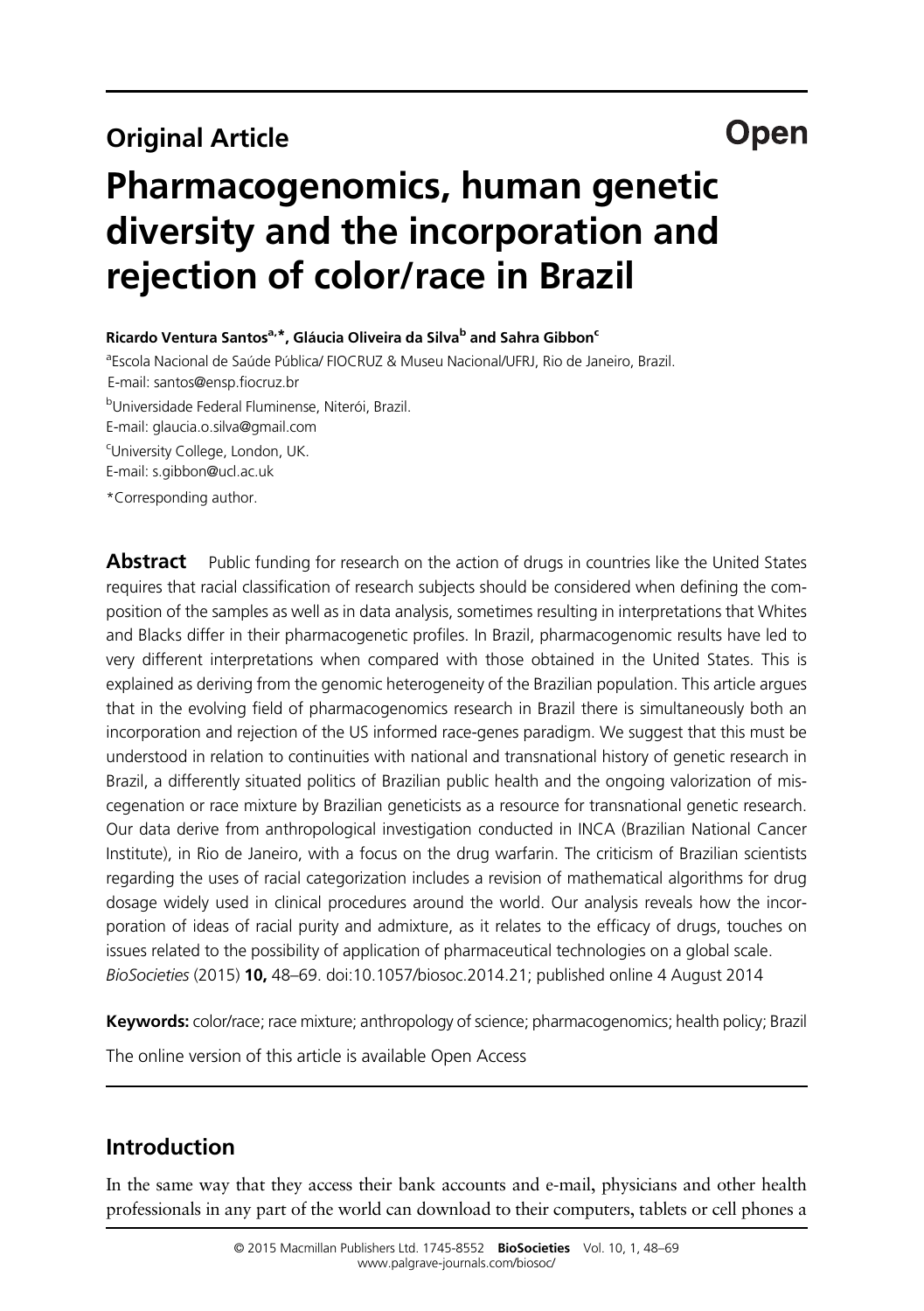program that calculates the dosage of warfarin anticoagulant to administer to their patients. Since the 1950s warfarin has been the anticoagulant most used worldwide and it is routinely used whenever patients require medical treatment that involves an anticoagulant. One of the most widely used algorithms is available on the website<www.warfarindosing.org>, from Washington University at St. Louis, USA, which had been visited more than 580 000 times as of April 2014. The algorithm was developed by "international collaborations of biostatisticians, geneticists, pharmacists, and physicians who share anonymous data to improve warfarin dosing".

Even those who do not routinely treat hospital patients can easily use the site. A click on the option "warfarin dosing" opens a page entitled "Required patient information". The page has a number of spaces to be filled in with information, including the patient's age, sex, weight, height, whether a smoker, as well as previous clinical history, other medications taken and seven genetic characteristics. Of particular relevance to the topic of this article are two specific questions, one regarding the "ethnicity" of the patient (with the options "non-Hispanic", "Hispanic" and "unknown") and the other regarding "race" (with the options "African American or Black", "American Indian or Alaska Native", "Asian or Indian Subcontinent", "Native Hawaiian or other Pacific Islander", "White, Caucasian, or Middle Eastern" and "Other").

Pharmacogenetics is a branch of medical science specializing in the study of how genetic characteristics affect responses to medications. A fundamental premise of pharmacogenetics is that the efficacy and safety of the use of a drug to treat patients may vary, depending on the genetic profile of the individuals and of populations. Two important pioneers in the field have been the North American Arno Motulsky (see [Motulsky, 1964;](#page-20-0) [Gurwitz and Motulsky, 2007](#page-19-0)) and the German–Canadian doctor Werner Kalow [\(Jones, 2013](#page-19-0)). In 1962, Kalow published a book entitled Pharmacogenetics: Heredity and Response to Drugs that has become an important point of reference for researchers in this area ([Kalow, 1962\)](#page-19-0). More recently, Kalow, with other researchers, published Pharmacogenomics, Second Expanded Edition that updated and amplified the previous work (see [Kalow](#page-19-0) *et al*, 2005). While the new book maintained a focus on genes (or polymorphisms) that determine differences in the metabolism of certain drugs, it added an approach based on DNA. As a consequence, pharmacogenetics also came to be called pharmacogenomics (see [Suarez-Kurtz, 2010](#page-21-0)).

In a provocative analysis, the anthropologist [Fullwiley \(2007\)](#page-19-0) challenges what she calls "institutionalizing race at the molecular level" in the research practices of pharmacogenomics in the United States. She argues that with the increasing emphasis on the application of biomedical technology at the level of the individual ("individualized medicine"), as in the case of pharmacogenomics, a revival of racialized approaches has occurred. The algorithm to calculate the dosage of warfarin may be taken as an example of this "reinscription of race" to which Fullwiley refers. The irony of this development has not been lost to anthropologists and science, technology and society (STS) scholars, since it was from genetics, especially in the second half of the twentieth century, that a powerful denial of the biological concept of race emerged. Scholars like [Fullwiley \(2007\)](#page-19-0), [Bliss \(2011, 2012\)](#page-19-0), [Lee \(2005, 2012\)](#page-19-0) and [Montoya \(2007, 2011\)](#page-20-0) argue that the "molecularizing of race" in pharmacogenomics in the United States is a dynamic concept with multiple and complex aspects. This not only determines how scientists look at biological differences between human populations in socio-cultural terms, but may have many further effects including, among others, how inequalities in health are related to ethnic/racial categories, and how agencies that regulate and finance research are influenced to include questions relating to race. Lee refers to the broader institutional context in which these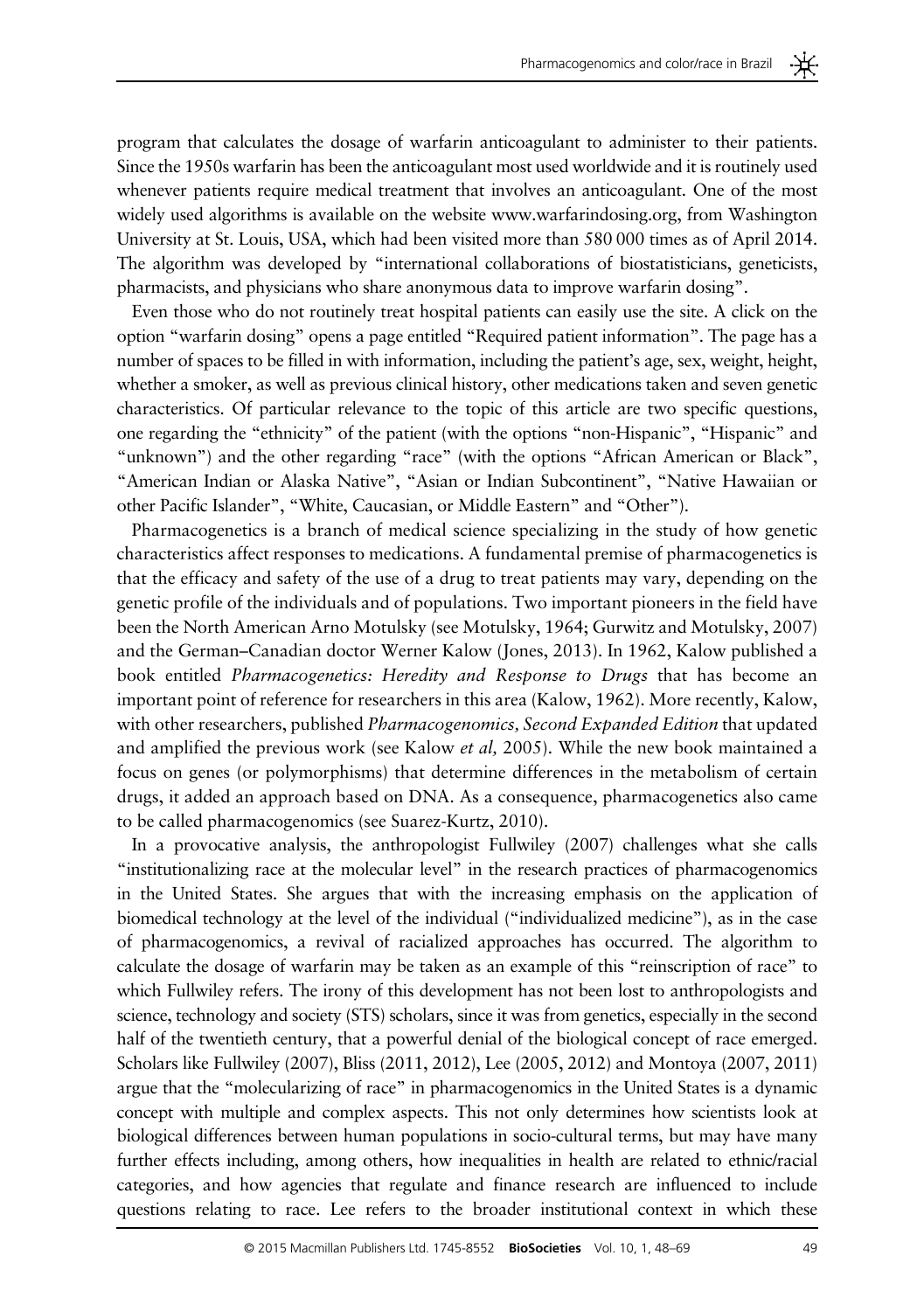developments are taking place in the United States in terms of an "infrastructure for racialization". She sees these developments in terms of a growing alignment between "research on human genetic variation that maps genes to social categories of race[…] the pervasive use of race as a proxy for risk in clinical medicine, and the search for new 'racially inscribed' market niches by the pharmaceutical industry" [\(Lee, 2005,](#page-19-0) p. 2133).

The criticisms voiced by Fullwiley, Bliss, Montoya and Lee are part of broader views about the perspective on race that has emerged in the context of new genetic technologies (see [Rose,](#page-20-0) [2007;](#page-20-0) [Koenig](#page-19-0) et al, 2008; [Whitmarsh and Jones, 2010](#page-21-0); [Kahn, 2013\)](#page-19-0). Recent analyses have discussed both the 'promise' and the 'dangers' involved in the revival of the idea of race, as well as the ways it has been applied in fields related to health regulation, knowledge and care. As the editors of the book Revisiting Race in a Genomic Age commented, "contrary to expectation and hopes, post-genomic science has revived the notion of racial category as an indicator of biological difference" ([Koenig](#page-19-0) et al, 2008, p. xx). The revived notion of race and the controversies that surround it exemplify how old and recent categories, practices and institutions have acquired new emphases and significance in the context of the emergence of the new genetic technologies, including pharmacogenomics.

Exemplified by the authors cited above, most criticism of the racialization of biomedical technologies and practices comes from the social sciences, especially anthropology and sociology, as well as the field of  $STS<sup>1</sup>$ . In Brazil, in what can be regarded as an internal national critique (that nevertheless aims to inform global research agendas), influential researchers in the field of pharmacogenomics have questioned the use of ethno/racial categories as measures of biological variability. For example, Guilherme Suarez-Kurtz, a prominent investigator in the field of pharmacogenetics, coordinator of the National Network of Pharmacogenetics and Pharmacogenomics, senior member of the Brazilian Academy of Sciences, and researcher at the Instituto Nacional do Cancer (INCA or National Cancer Institute) in Rio de Janeiro, commented recently on the application of algorithms to estimate warfarin dosage to research on Brazilian populations.

… warfarin dosing algorithms that have a 'race' term defined by criteria prevalent in a given region or country (e.g., the United States OMB) are unlikely to be applicable worldwide, especially in extensively admixed populations, such as Brazilians. On a broader perspective, one may ask whether the global population diversity may be captured by inserting 'race' terms in PGx algorithms that are sufficiently 'friendly' to be adopted by the practicing prescriber?

[\(Suarez-Kurtz, 2010,](#page-21-0) pp. 3–4).

Authors such as Suarez-Kurtz and the geneticist Sergio Pena have emphasized the mixed race question in Latin America, and especially in Brazil, at the same time criticizing the racial perspective in pharmacogenomics (referred to by the euphemism 'population-based drug development and prescription') (see [Suarez-Kurtz and Pena 2006a, b](#page-21-0); [Suarez-Kurtz, 2010](#page-21-0); [Pena, 2011;](#page-20-0) Pena et al, [2011](#page-20-0)). They link the production of knowledge in pharmacogenomics to such a broad question as inequalities in public health policy, although these moral claims, somewhat differently to the United States, rest on the need to demolecularize race and genomics as the rest of the article examines. Looking at Latin America, especially with regard to race

1 For exceptions, see [Caulfield](#page-19-0) et al (2009) and [Urban \(2010\).](#page-21-0)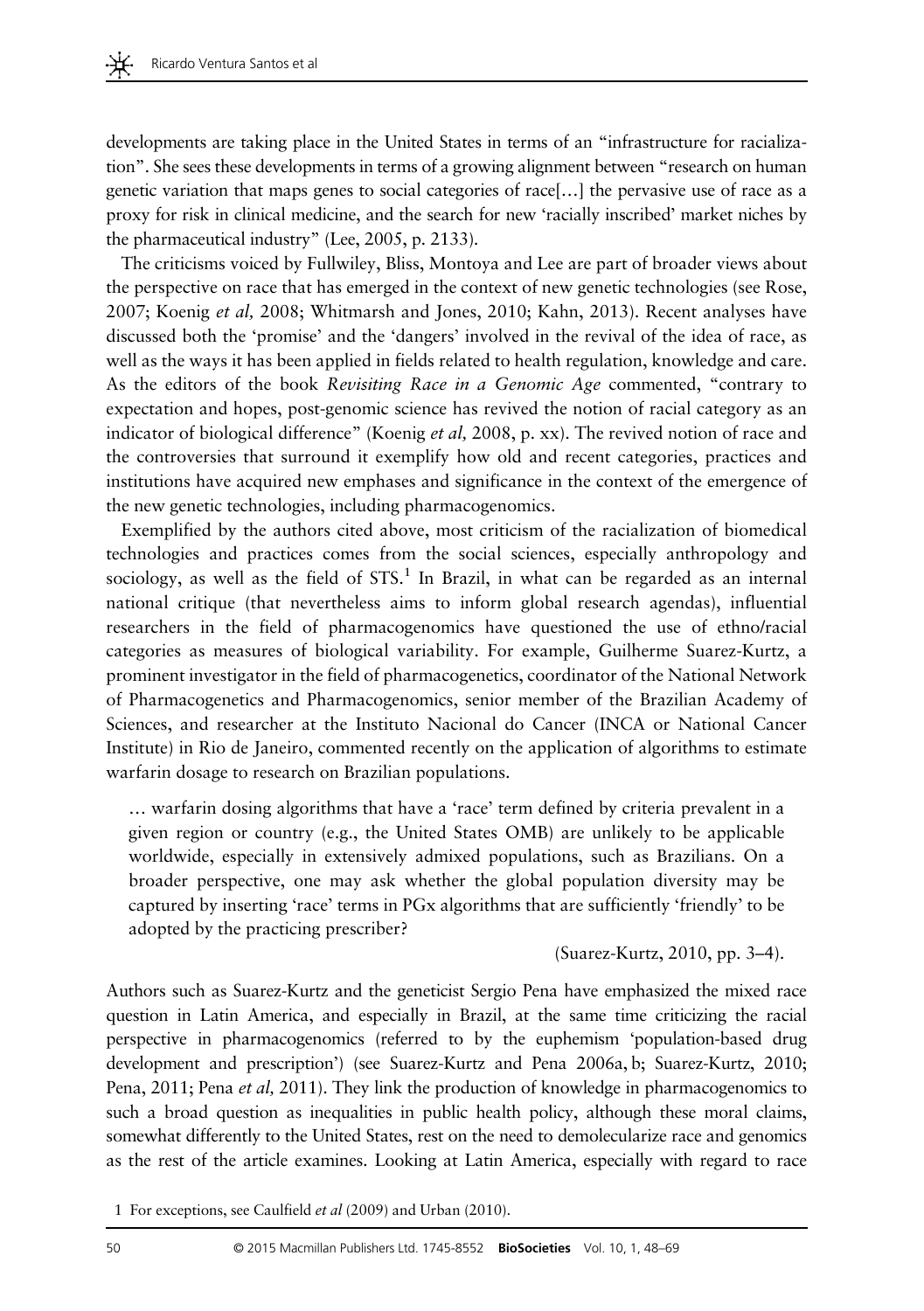mixing, these scientists argue that the region may provide a counterpoint (because of its high level of 'genetic admixture') to thinking of pharmacogenomics in terms of the world as a whole.

The aim of this article is to discuss issues that have been the subject of recent debates in the field of pharmacogenomics, especially those concerning the use of race/color categories, with resulting effects on the genomic profile of human populations. On the basis of a Brazilian case, we will examine how pharmaceutical technologies, generally developed in North America or Europe, and their prescribed uses (as in the case of ethno-racial categories) circulate globally. In the first place, we situate pharmacogenomic research in Brazil in the context of continuities in the historical studies on the genomic diversity of Brazilian populations, which notably increased in the 1990s and the early 2000s. Then we argue that a central point of pharmacogenomic research in Brazil has been to emphasize the specific historical trajectory of the country that led to extensive racial mixing and the resulting impact on issues as diverse as the use of algorithms for the administration of drugs, the use of color/race or ethnic categories in genomic research, and the directions of public policy in the area of health. The second theme, deployed as a case study, will be the exploration of research on the anticoagulant warfarin by Brazilian pharmacologists and geneticist. We then situate the criticism of the focus on race that has emerged from pharmacogenomic research in Brazil in relation to the broader debates in the anthropology of science literature on genomics research on pharmacogenomics as well as studies of admixture. We see parallels and differences in the way that these debates have been critiqued and theorized with the Brazil context, where there is both what might be seen as incorporation and simultaneous rejection of transnational genomic research that makes use in different ways of race and color categories.

## Biological Diversity of the Brazilian Population

In order to understand recent discussions about race/color categories in the context of research in pharmacogenomics in Brazil, it is essential to be aware of their background, that is, the scientific work on the biological diversity of the Brazilian population that has been done over the last decade. A number of the works by Suarez-Kurtz on pharmacogenomics refer to this literature, especially to the research by the geneticist Sergio Pena since 2000. As we will see in this section, genomic interpretations of the biological make-up of Brazilians relate to perspectives that go back half a century to the origin of human population genetics in Brazil.

In Brazil, human population genetics became established as a specific field of investigation in the 1950s, when research groups were formed in several Brazilian institutions. The support of the Rockefeller Foundation was crucial, since, among other initiatives, it funded a number of trips to Brazil in the 1940s and 1950s by the geneticist Theodosius Dobzhansky of Columbia University ([Glick, 1994](#page-19-0); [Santos and Maio, 2004;](#page-20-0) [Souza](#page-21-0) *et al*, 2013; [Souza and Santos, 2014\)](#page-21-0). In partnership with the Biology Department of São Paulo University (Universidade de São Paulo – USP), and especially with the Brazilian scientist André Dreyfus, Dobzhansky carried out field studies in various parts of the country, gave courses and took part in training young Brazilian geneticists. Many of them would go on to write their doctoral dissertations on Drosophila genetics. In the 1950s, some of these geneticists turned to the emerging field of human population genetics. Also with the support of the Rockefeller Foundation, investigators who would become important figures in Brazilian genetics, such as Francisco Salzano, Newton Freire-Maia and Pedro Saldanha, went to the United States for postdoctoral training,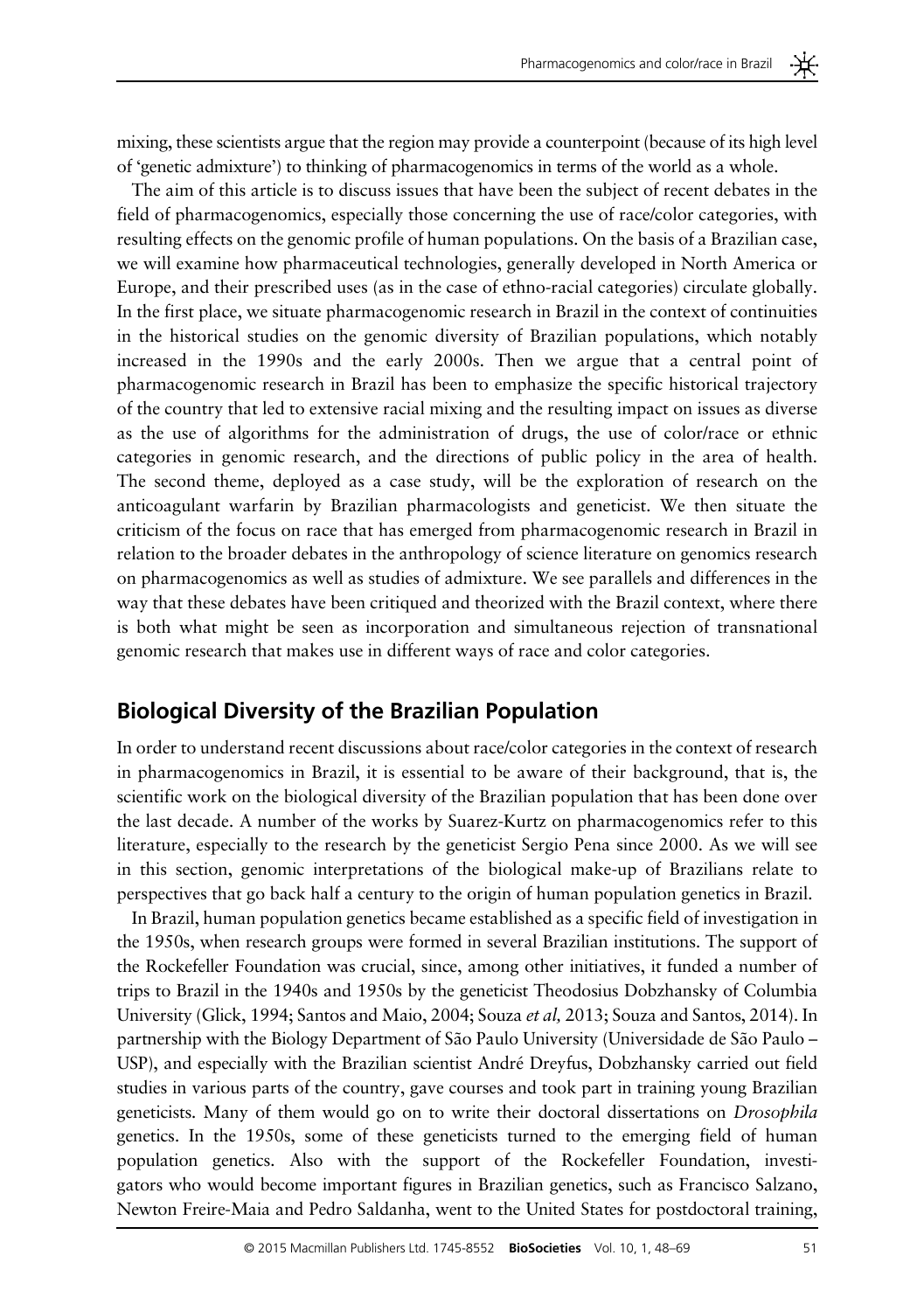especially at the Department of Human Genetics of the University of Michigan, with James Neel. Moreover, in the early 1960s a group of Brazilian geneticists earned their doctorates at the University of Hawaii with the population geneticist Newton Morton ([Souza and Santos, 2014](#page-21-0)).

This first generation of researchers in human genetics formed in the 1950s and 1960s mainly followed two lines of research ([Souza](#page-21-0) *et al*, 2013; [Souza and Santos, 2014\)](#page-21-0). One was the genetics of indigenous populations, in which the work of Francisco Salzano, in partnership with James Neel, stands out (see [Santos, 2002](#page-20-0); [Lindee, 2004](#page-20-0); [Souza and Santos, 2014](#page-21-0); [Santos](#page-21-0) et al, 2014b). Their interest centered on genetic evidence about the peopling of the Americas, and study of the processes that produce human biological diversity (so-called micro evolutionary processes). A second line that was prominent at the beginning of human population genetics in Brazil, and is of particular interest for this study, concentrated on understanding, from the viewpoint of genetics, how the Brazilian population was formed from the interaction of the so-called main 'racial stocks' (that is, European, African and Amerindian) (see [Salzano and Freire-Maia, 1970\)](#page-20-0).

On this second line, through analysis of the frequency and distribution of alleles of the classic genetic markers (the ABO blood groups, Rh, Diego factor and serum proteins, as well as gamma globulins), interest largely focused on the investigation of "racial admixture" [\(Souza](#page-21-0) et al, [2013; Souza and Santos, 2014;](#page-21-0) [Santos](#page-20-0) et al, 2014a). Influenced by the neo-Darwinian perspective that increasingly dominated human population studies, and, at the same time, infused with racialized views, these studies were largely aimed at analyzing processes of genetic flow between the 'parental populations'. The principal geneticists who developed studies of 'racial admixture' in the 1950s and 1960s, such as Pedro Saldanha, Newton Freire-Maia, Ademar Freire-Maia, Eliane Azevedo, Henrique Krieger and Francisco Salzano, believed that Brazil presented particularly propitious conditions for genetic studies, in view of the genetic diversity, the social, demographic and epidemiological conditions of the country. Like other regions where there was intense immigration and racial mixing, such as Hawaii [\(Anderson,](#page-18-0) [2012](#page-18-0)), Brazil was seen as a great "racial laboratory", as the Brazilian geneticist Newton Freire-Maia entitled one of his books (Brasil: Laboratório Racial; Brazil: Racial Laboratory), published in 1973. In the opinion of Salzano and Freire-Maia, as they wrote in a book published in 1970, Brazilian populations "present the geneticist and anthropologist an excellent opportunity for the study of complex and fascinating problems", in view of "the extreme variety of their original ethnic groups, the widespread miscegenation, and their distribution in all kinds of environmental conditions" [\(Salzano and Freire-Maia, 1970](#page-20-0), p. xv).

Genetic research on human populations went through a fundamental methodological transition during the 1980s, when the classic genetic markers were increasingly replaced by DNA markers. What happened in Brazil was that the two agendas described above, which already dominated research in the genetics of human populations (that is, genetics of indigenous populations and studies of the biological diversity of the Brazilian population) were methodologically updated in the form of genomics. The same themes continued to be central to the research agenda of human genetics in Brazil.

In the early 2000s, the publication of two articles that used a genomic approach may be considered a watershed in the investigation of human biological diversity in Brazil ([Alves-Silva](#page-18-0) et al, 2000; [Carvalho-Silva](#page-19-0) et al, 2001). These publications, which were based on analysis of mitochondrial DNA markers and the Y chromosome, were by a group coordinated by the geneticist Sérgio Danilo Pena, of the Federal University of Minas Gerais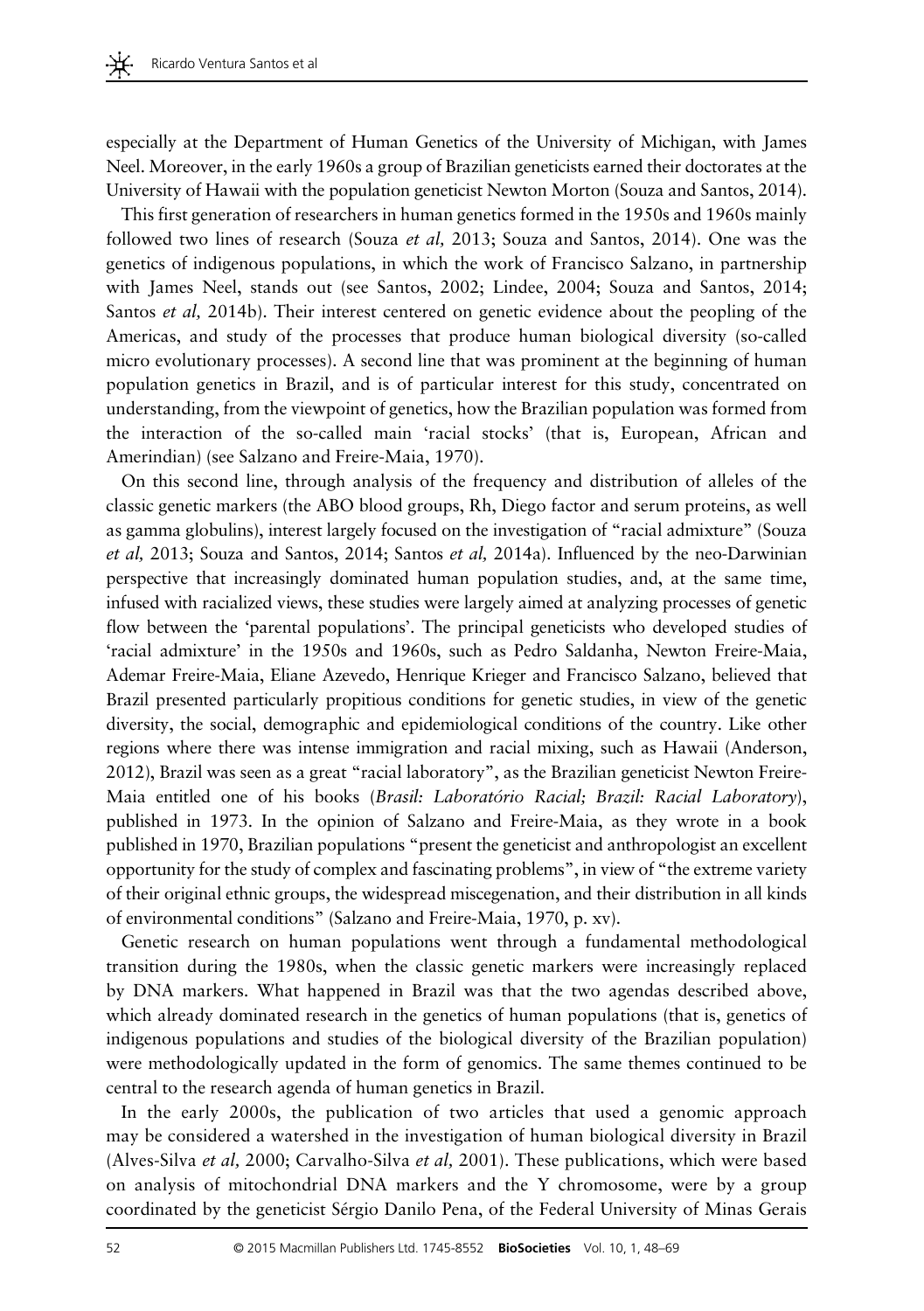(Universidade Federal de Minas Gerais). The researchers obtained from paternity testing clinics genetic samples of approximately 250 men self-classified as 'White' who came from different regions of the country. Analyzing polymorphisms of the Y chromosome in these samples showed that a vast majority of markers could be identified as European in origin, with a very low frequency of markers originating in sub-Saharan Africa, and no Amerindian genetic contribution. On the other hand, the analyses of mitochondrial DNA gave a much more complex picture, with 33 per cent Amerindian genetic contribution and 28 per cent African contribution, a surprisingly high African and Amerindian percentage in the matrilines of the White men studied. As the authors noted in a popular science article, this pattern of differential reproduction (with patrilineages verified through the Y chromosome predominantly of European origin, and matrilineages verified through mitochondrial DNA as largely African and Amerindian) made much sense in view of the history of the colonization of Brazilian territory from the sixteenth century: "the first Portuguese immigrants did not bring their wives, and historical records indicate that they rapidly began a process of miscegenation with indigenous women. With the arrival of slaves, beginning in the second half of the sixteenth century, the miscegenation was extended to African women" (Pena [et al,](#page-20-0) 2000, p. 25). In the geneticists' perspective, this research demonstrates how genetically mixed is the sample of (self-classified) White men, since the majority of the matrilineages studied (approximately 60 per cent) had an Amerindian or African origin.

As well as research using mtDNA and the Y chromosome, Pena's group, early in the 2000s, carried out investigations based on autosomal markers, that is, genetic traits located in the cell nucleus ([Parra](#page-20-0) *et al*, 2003). In a study entitled "Color and genomic ancestry in Brazilians" a group of approximately 170 people from Queixadinha, a community in the interior of Minas Gerais, in the southeast region of the country, was investigated. Possibly the principal finding of this study was that there was no correspondence between the morphological and the biological classification of this sample. The researchers noted that a large overlap made it difficult to distinguish the genomic characteristics of persons morphologically classified as 'White', 'Brown' or 'Black'. In contrast, a comparison of the genetic characteristics of three other groups (Africans of São Tomé, Amazonian indigenous populations and Portuguese) showed correspondence between their morphological and genetic characteristics. The authors concluded: "Our data suggest that in Brazil, at an individual level, color, as determined by physical evaluation, is a poor predictor of genomic African ancestry, estimated by molecular markers" ([Parra](#page-20-0) *et al*, 2003, p. 177). A study along similar lines carried out by the Pena group a few years later with samples from the city of São Paulo reached a similar conclusion: "These results corroborate and validate our previous conclusions using ancestry-informative markers that in Brazil at the individual level there is significant dissociation of color and genomic ancestry" [\(Pimenta](#page-20-0) et al, 2006, p. 190).

Following the example of the group from the Federal University of Minas Gerais, coordinated by Pena, since the early 2000s there has been intense production of studies on the genomic diversity of the Brazilian population by research groups from various other Brazilian institutions. For example, there are groups affiliated with the Federal University of Rio Grande do Sul, the University of São Paulo, the Federal University of Paraná, the Catholic University of Brasília and the Federal University of Pará, among others (see [Santos](#page-20-0) et al, [2014a\)](#page-20-0). The investigations by these research groups located in different parts of the country, from north to south, and based on samples collected in their respective regions, have resulted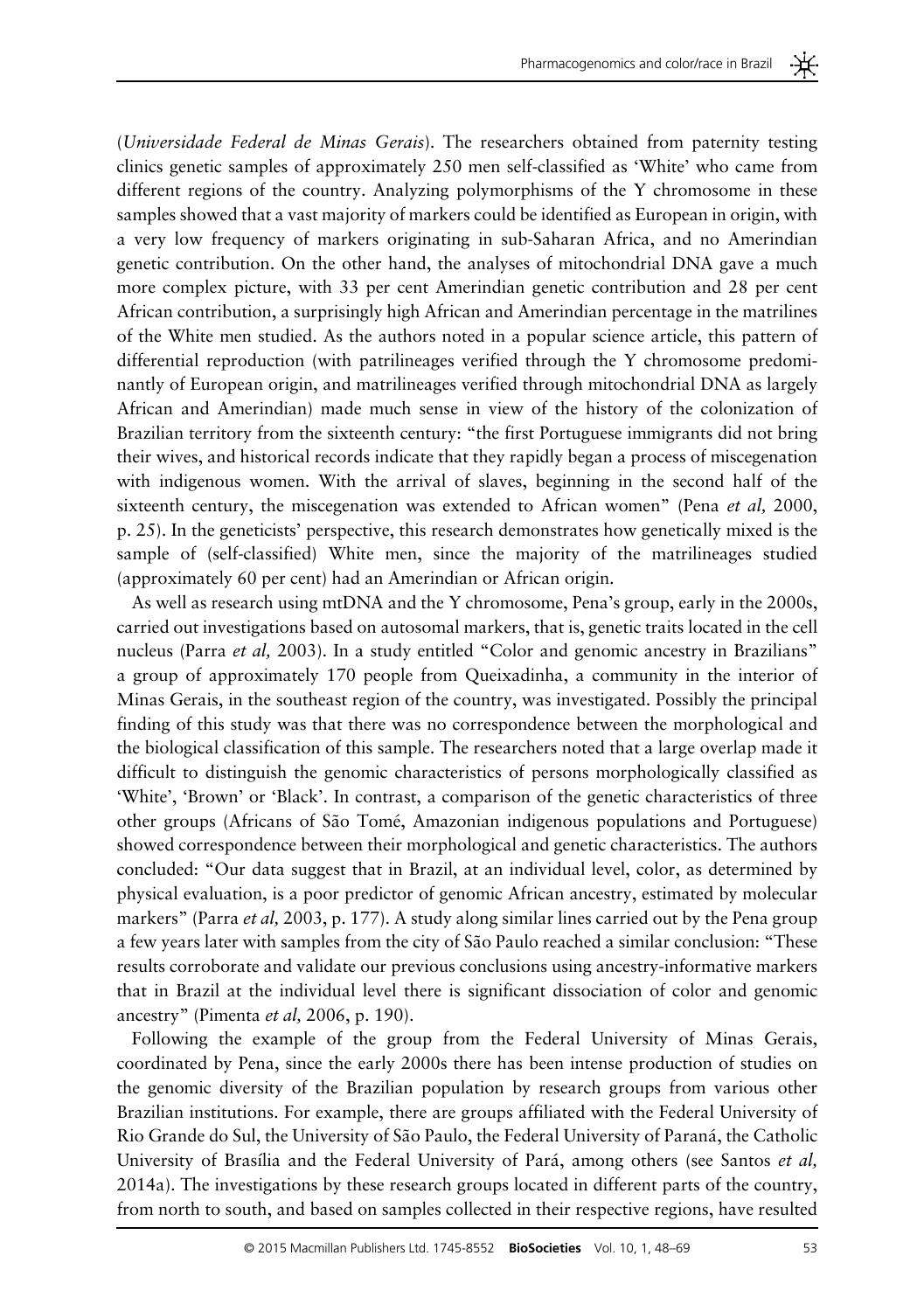in intense interest in understanding not only the general aspects (on a national scale) but also how local/regional dynamics have been involved in the make-up of Brazilian populations.

We can cite as an example, the studies of the research group from the Federal University of Rio Grande do Sul on the formation of the so-called 'Gaúcho' population (that is, from the state of Rio Grande do Sul) (see [Kent and Santos, 2014\)](#page-19-0). The interpretive models of Pena and his collaborators tend to focus on the nation as a whole, so at times analyses based on populations that are more socially and geographically bounded have resulted in discrepant interpretations. In the case of Rio Grande do Sul, [Guerreiro-Junior](#page-19-0) et al (2009, p. 1) indicated that their findings "emphasize the need to consider in Brazil, despite some general trends, a notable heterogeneity in the pattern of admixture dynamics within and between populations/ groups". [Zembrzuski](#page-21-0) et al (2006), by their turn, argue that in Rio Grande do Sul, a state that has been the scene of intense European colonization, and where there is less miscegenation than in other parts of the country, there is, indeed, a close association between genomic profile and physical appearance.

In spite of different interpretations of certain aspects of the biological diversity of the Brazilian population, scientific studies done by the various research groups tend to agree that in Brazil there is great genetic heterogeneity at both the national and regional levels.<sup>2</sup> Moreover, this diversity has been interpreted by the geneticists as derived from the interaction among populations of European, African and Amerindian origin that, depending on the region of the country, each with its own particular history, resulted in genomic profiles with particular characteristics. Therefore we can affirm that in the studies on biological diversity in this genomic era there is marked continuity with perspectives that predominated at the origins of population genetics in the country in the 1950s and 1960s. We see in both eras an effort to emphasize genetic diversity of the population in terms of national difference and the uniqueness of the South American region. At the same time there is also marked continuity in the effort to highlight the transnational utility of Brazil as a 'racial laboratory' for genetic research [\(Salzano and Freire-Maia, 1970;](#page-20-0) [Freire-Maia, 1973;](#page-19-0) Santos et al, [2014a, b;](#page-20-0) [Souza](#page-21-0) [and Santos, 2014](#page-21-0)), while also continuing to make use of what are assumed to stable parental population categories referenced through the notion of tri-hybrid ancestries.

Starting approximately in 2005, studies on the genetic profile of the Brazilian population became increasingly made part of investigations in the field of pharmacogenomics. This is evident in the work of Suarez-Kurtz and Pena, published in 2006, entitled, "Pharmacogenomics in the Americas: Impact of genetic admixture". In this work they affirm:

Because interethnic admixture is either common or increasing at a fast pace in many, if not most populations, extrapolation on a global scale of pharmacogenomic data from well-defined ethnic groups is plagued with uncertainty. Intra-ethnic diversity adds complexity to the scientific appraisal, regulatory decisions and, eventually, prescribing of drugs purportedly targeted to a given 'race' or ethnicity. Pharmacogenetics/genomics has the potential to benefit people worldwide and to reduce the health disparities between developing and developed nations. This goal is unlikely to be achieved by relinquishing the notion of personalized drug therapy tailored to individual genetic

<sup>2</sup> See [Kent and Santos \(2014\)](#page-19-0), [Maio and Santos \(2010\)](#page-20-0), [Santos and Maio \(2005\)](#page-20-0) and [Santos](#page-20-0) et al (2009, [2014a\)](#page-20-0) for critical analyses on the incorporation of arguments derived from human population genomic research into the debate on race and affirmative action in Brazil.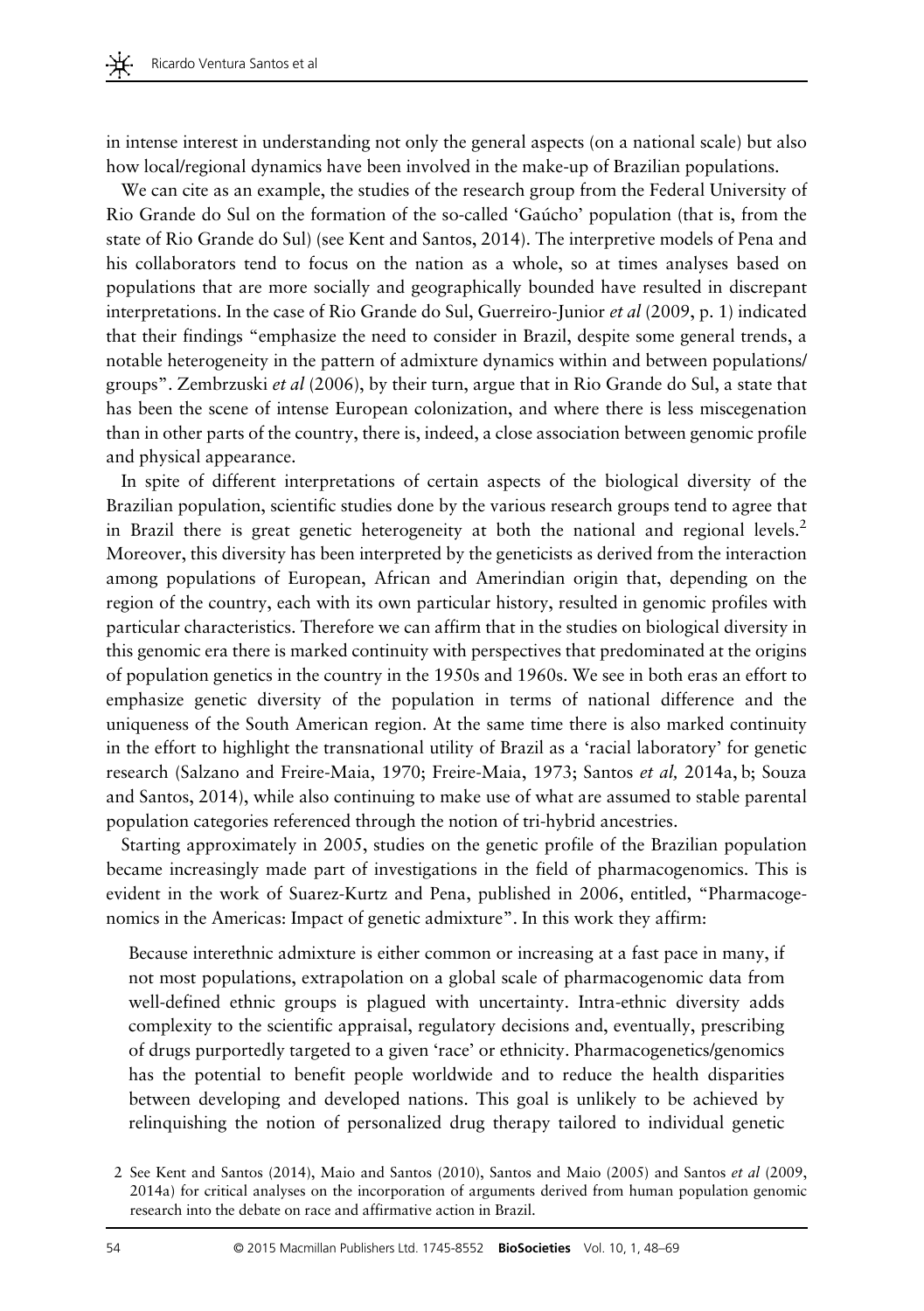characteristics – the original promise of pharmacogenetics – in favor of a model (pharmacogenomic?) of population-based drug development and prescription, with all its potential pitfalls, especially when extended to admixed populations in developing or developed nations.

#### ([Suarez-Kurtz and Pena, 2006a\)](#page-21-0)

In recent years, Suarez-Kurz and Pena have carried out joint studies [\(Suarez-Kurtz](#page-21-0) et al, 2007, [2010a, b;](#page-21-0) Pena *et al*, [2011;](#page-20-0) [Sortica](#page-21-0) *et al*, 2012), some of which we will comment on later in this work. What we should like to stress here is the focus on a model of genetic diversity that emphasizes the topic of admixture and how this is something to be considered not only in the conduct of research, but also in plans to apply knowledge derived from pharmacogenomics to public policy. Quoting [Pena \(2007\)](#page-20-0), [Suarez-Kurtz \(2010\)](#page-21-0) speaks of the existence of three models for the evolution and structure of genetic diversity in the human species. The first, referred to as typological, that prevailed in the nineteenth and the beginning of the twentieth century, divided the human species into 'races' conceived as different from one another and internally homogeneous; the second, called 'population', that prevailed from the middle of the twentieth century, is a product of the Neo-Darwinian syntheses of the first decades of the century. According to [Suarez-Kurtz \(2010\)](#page-21-0), "both models are poor descriptors of admixed populations, since genetic admixture is best modeled as a continuous variable" (p. 1).

In this sense, the model the pharmacologist considers the most adequate to describe the biological variability of the human species, and therefore that most appropriate for use in pharmacogenomic studies, is the 'individual singularity' model. Quoting [Patrinos](#page-20-0) [\(2004\),](#page-20-0) [Suarez-Kurtz \(2010](#page-21-0), p. 1) argued that "each person must be treated as an individual … rather than as an exemplar of a race". Yet while this is a model of individuality that, in Brazil and elsewhere, is informed by the promissory dimensions of pharmacogenetic research as 'personal medicine', it also stands in contrast to Fulwilley's critique of personalized pharmacogenomics in the United States in which admixture is read through histories of hypodescent and biracial hybrids [\(Fullwiley, 2007](#page-19-0)). In Brazil such a model, in the context of pharmacogenomics research, is instead situated and emerges from complex clinal understandings of inherent individual genetic ancestral variability and mixture that is linked in Brazil to quite to different histories and politics of race, color and national identity (see for instance, [Maio and Santos,](#page-20-0) [2010;](#page-20-0) [Gibbon](#page-19-0) et al, 2011; [Souza and Santos, 2014](#page-21-0); Santos et al, [2014a, b\)](#page-20-0).

As we shall see in the next section, the pharmacogenomic research that Suarez-Kurtz is carrying out on warfarin has been strongly influenced by this perspective of 'individual singularity' and thus is distanced from algorithms that define dosage based on the notion of 'race'.

#### Warfarin and Miscegenation

Suarez-Kurtz, who has been affiliated since 1960 with the Federal University of Rio de Janeiro (Universidade Federal do Rio de Janeiro, or UFRJ), has dedicated his working life to the fields of physiology and pharmacology. From the start of his career he traveled extensively abroad for study and research. He would continue the research that he developed at institutions in France, England and the United States when he returned to Brazil, sometimes adapting it to local conditions. In the 1970s and 1980s, he continued in Brazil the studies of muscular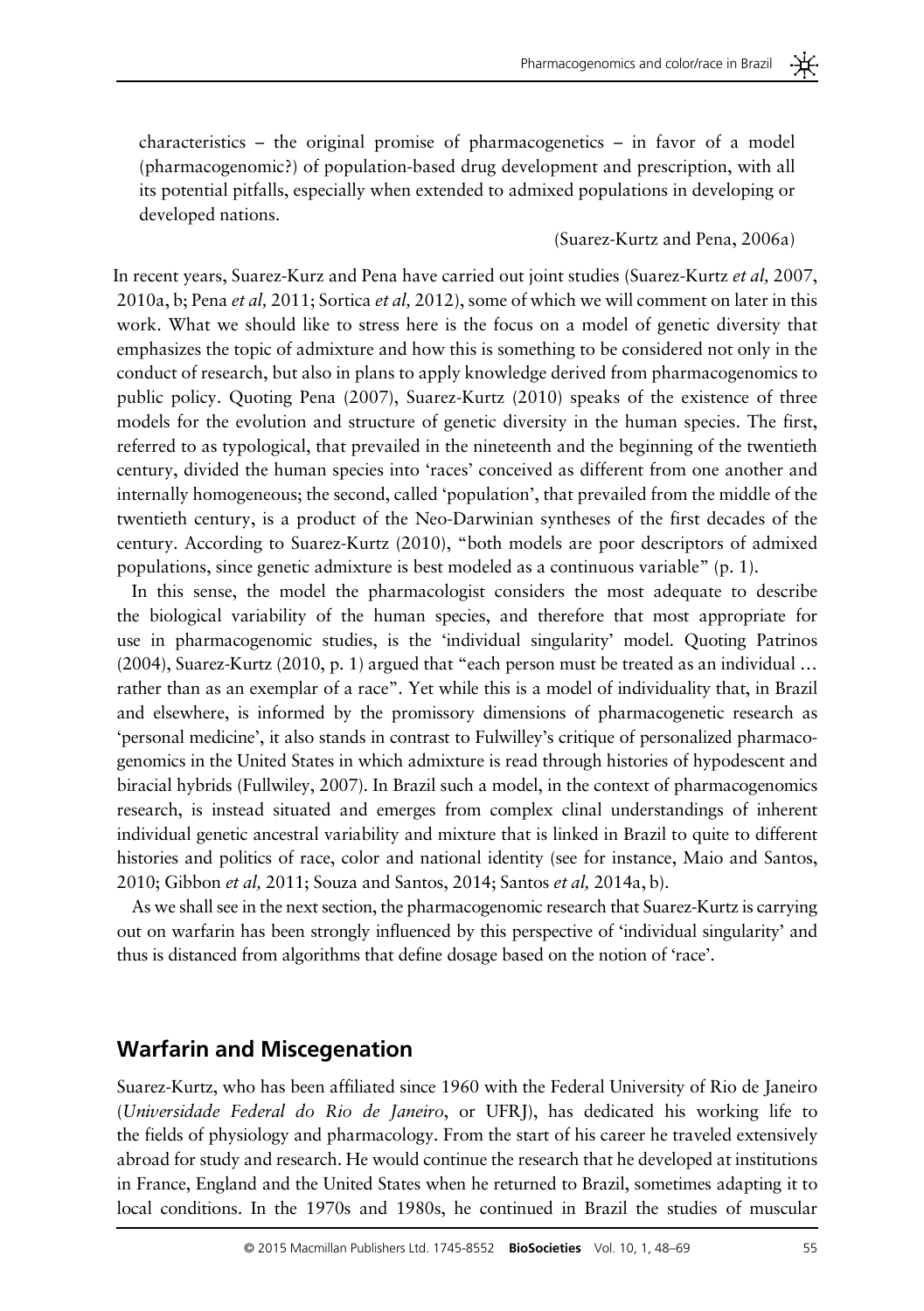physiology, using crayfish as the experimental model, that he had begun abroad, substituting a small blue crab that scuttles along Brazilian beaches. Studies on frogs, funded by the American Association for Muscular Dystrophy, were continued in the UFRJ laboratories with mice and opossums. In his search to unite creativity (expressed by designing novel experiments) with continuity (by re-adapting the experiments begun abroad to local conditions), he developed an approach that incorporated autochthonous objects as essential elements in universal models. In one of the interviews he gave us,<sup>3</sup> Suarez-Kurtz defined his search for a "strategic advantage" as, for him, an alternative to what might be considered by Brazilian scientists mere repetition of what was already done abroad.

In the early 2000s, when Suarez-Kurtz began research in pharmacogenetics at the National Cancer Institute (INCA) in Rio de Janeiro, he used this creative/adaptive approach in new circumstances. He made the Brazilian population the object of his research in pharmacogenomics, but Suarez-Kurtz chose not to accept its distinctive character as a variation on a general paradigm, but rather to question the viability of a model accepted by pharmacogenetics as universal. It was the perception of the uniqueness of the autochthonous object as something innovative and indispensable for the development of pharmacogenetics that led him to affirm that this was no longer a 'strategic' choice for discussion, but a specific with global relevance. This approach that characterizes the research on pharmacogenomics of warfarin carried out at INCA reflects strategies that have long been embedded in genetic research in Brazil, as we have already discussed, with their focus on both aligning with transnational research agendas and establishing Brazil as uniquely different and important context for study ([Maio and Santos, 2010](#page-20-0); [Gibbon](#page-19-0) *et al*, [2011;](#page-19-0) [Souza and Santos, 2014](#page-21-0); Santos et al, [2014a, b\)](#page-20-0).

Warfarin, which has been in use since the 1950s, combines, according to Suarez-Kurtz, various characteristics that make it an interesting model for study: (i) it is the most commonly prescribed oral anticoagulant in Brazil and worldwide, (ii) there is large inter-individual variation in the required dosage, (iii) its therapeutic index is narrow and incorrect dosage, especially during the initial phase of treatment, carries a high risk of bleeding or failure to prevent thromboembolism, and (iv) a reliable biomarker, the international normalized ratio, is available for quantifying warfarin's anticoagulant effect ([Perini](#page-20-0) et al, 2008, p. 726; [Suarez-Kurtz, 2010](#page-21-0), p. 6). Moreover, from the viewpoint of genetics, its inheritance is relatively simple, as polymorphisms in two genes (CYP2C9 and (VKORCI) have been identified as associated with the clinical response to warfarin [\(Suarez-Kurtz, 2010,](#page-21-0) p. 6).

In the article entitled "Pharmacogenetics of warfarin: development of a dosing algorithm for Brazilian patients", Perini *et al*  $(2008)$  investigated the predictive capacity of an algorithm for dosing warfarin, comparing a total of 390 patients self-classified as 'White', 'Intermediate' or 'Black', from a cardiology hospital in Rio de Janeiro<sup>4</sup>. The analyses indicated a wide

<sup>3</sup> Interviews with Suarez-Kurtz were carried out by Silva and Santos on 25 November 2010 and 5 April 2011 in his office at the National Cancer Institute (INCA) in Rio de Janeiro. The interviews were recorded and later transcribed for analysis.

<sup>4</sup> In our interviews, Suarez-Kurtz affirmed that in the first research he did on the interface of race and pharmacogenomics was the one whose results were reported in Reis et al [\(2003\)](#page-20-0). He referred critically to this study, because at the time he used the expressions "Afro-derived" and "Euro-derived" and "having interethnic admixture" that he ceased to use in favor of a focus more aligned with Pena's theoretical approach.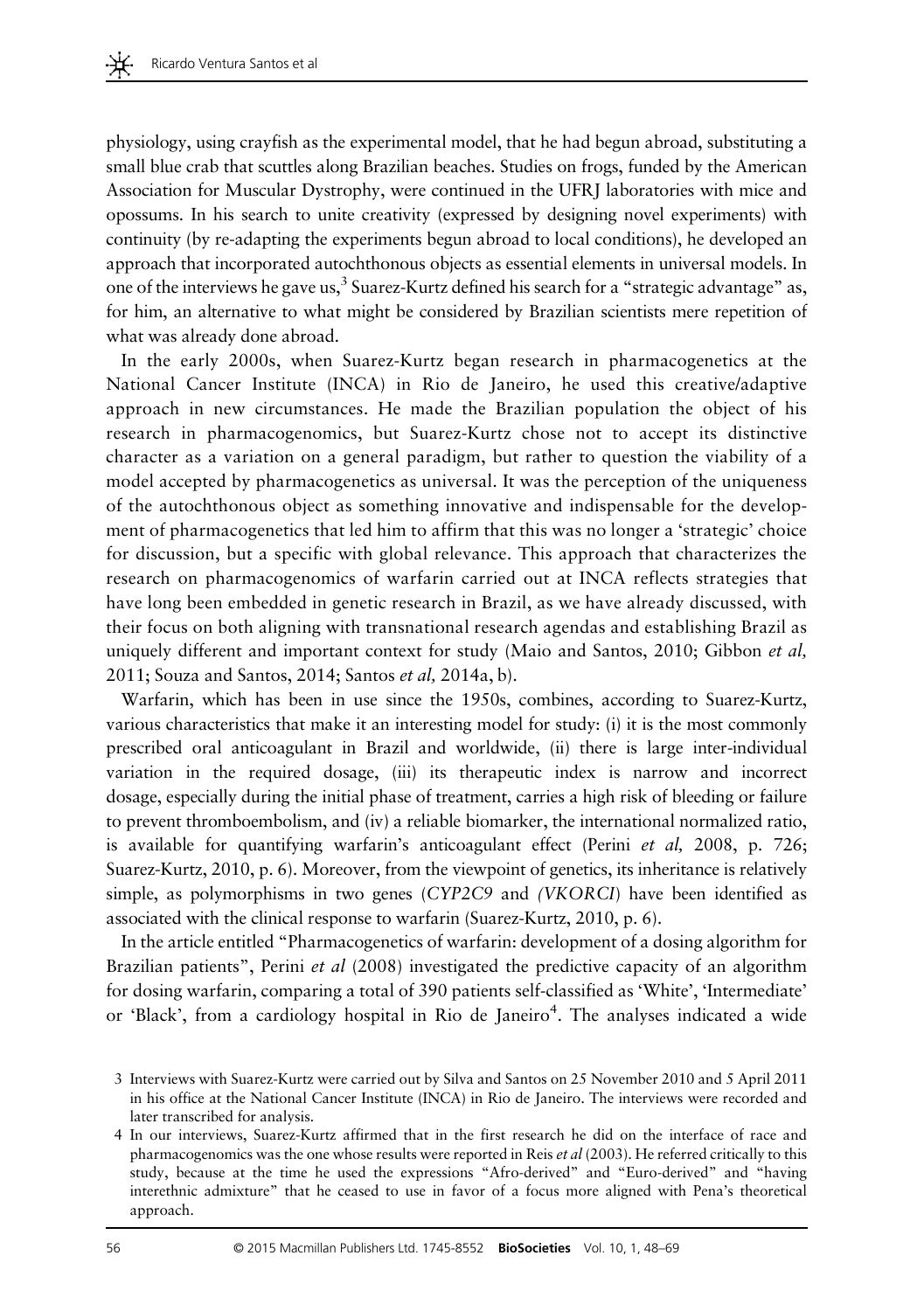variation in warfarin dosage according to color/race groups (from  $5$  to  $75$  mg/week), with differences between 'White' (lower dose) on one hand, and 'Black' and 'Intermediate' on the other (Perini *et al*, 2008, p. 722). Results showed that patients of the three color/race groups varied in allelic frequencies and in the distribution of genotypes of the two polymorphisms, and that the genotypes were associated with the dose of warfarin, although with wide overlap in the required dose (p. 724). The authors also estimated what would be the most appropriate algorithm to predict the warfarin dose for this group of patients. While in the univariate analysis they observed that the color/race variable was statistically significant, in the multivariate regression analysis this variable was not retained. As to the relationship between the predicted dose and the required dose, Perini et al  $(2008, p. 725)$  $(2008, p. 725)$  argued that there was overlap among the color/race groups. The authors also emphasized that, from a statistical point of view, the algorithm that does not include the color/race variable shows better results when compared with others developed in other parts of the world. In comparison with an algorithm developed in the United States they commented:

… self-reported race/color was not a significant predictor of warfarin requirements in our patient cohort, despite the significant differences in the maintenance warfarin dose across the race/color groups. This contrasts with a recently published warfarin dosing algorithm derived from a large cohort of US patients that included 'African-American race' as a significant covariate. This discordance may be related to a number of factors including (i) our observation that VKORC1 and CYP2C9 genotype differences in warfarin dose requirements exist independent of self-reported race/color among Brazilians …, (ii) the greater proportion of European genetic ancestry among black Brazilians compared with African Americans, and (iii) the poor correlation of selfreported race/color with genetic ancestry among Brazilians

(Perini et al[, 2008](#page-20-0), p. 726).

In Brazil, Perini *et al* [\(2008\)](#page-20-0) concluded, the most appropriate option would be to consider the individual portion of African genomic ancestry, independent of color/race self-classification. According to them, "… because of the heterogeneity and extensive admixture of the presentday Brazilian population, extrapolation of data derived from well-defined ethnic groups is clearly not applicable to the majority of Brazilians" (p. 722).

The work of Perini *et al* [\(2008\)](#page-20-0) did not include information on the genetic profile of the individuals analyzed. The next step in the research coordinated by Suarez-Kurtz was to take into consideration genomic profiles, using for this purpose samples collected through the National Network of Pharmacogenetics and Pharmacogenomics (REFARGEN), created in 2003 by the initiative of Suarez-Kurtz himself. This database includes 1037 Brazilians considered healthy recruited in four regions of the country. As well as being self-classified by color/race (as 'White', 'Brown' or 'Black') the genomic ancestry of these individuals, reported in [Suarez-Kurtz](#page-21-0) et al (2007), was evaluated using a panel of 40 genomic markers (in this case INDELS, or Insertion-Deletion polymorphisms) developed by Sergio Pena's team ([Bastos-Rodrigues](#page-18-0) *et al*, 2006). It is important to note that this panel of genomic markers is based on 40 INDELS validated in samples from the HGPD–CEPH Human Genome Diversity Cell Line Panel (see [Bastos-Rodrigues](#page-18-0) et al, 2006). In that publication the authors write that the methodology "confirmed the partition of worldwide diversity into five genetic clusters that correspond to major geographical regions" (p. 658), that is, Africa,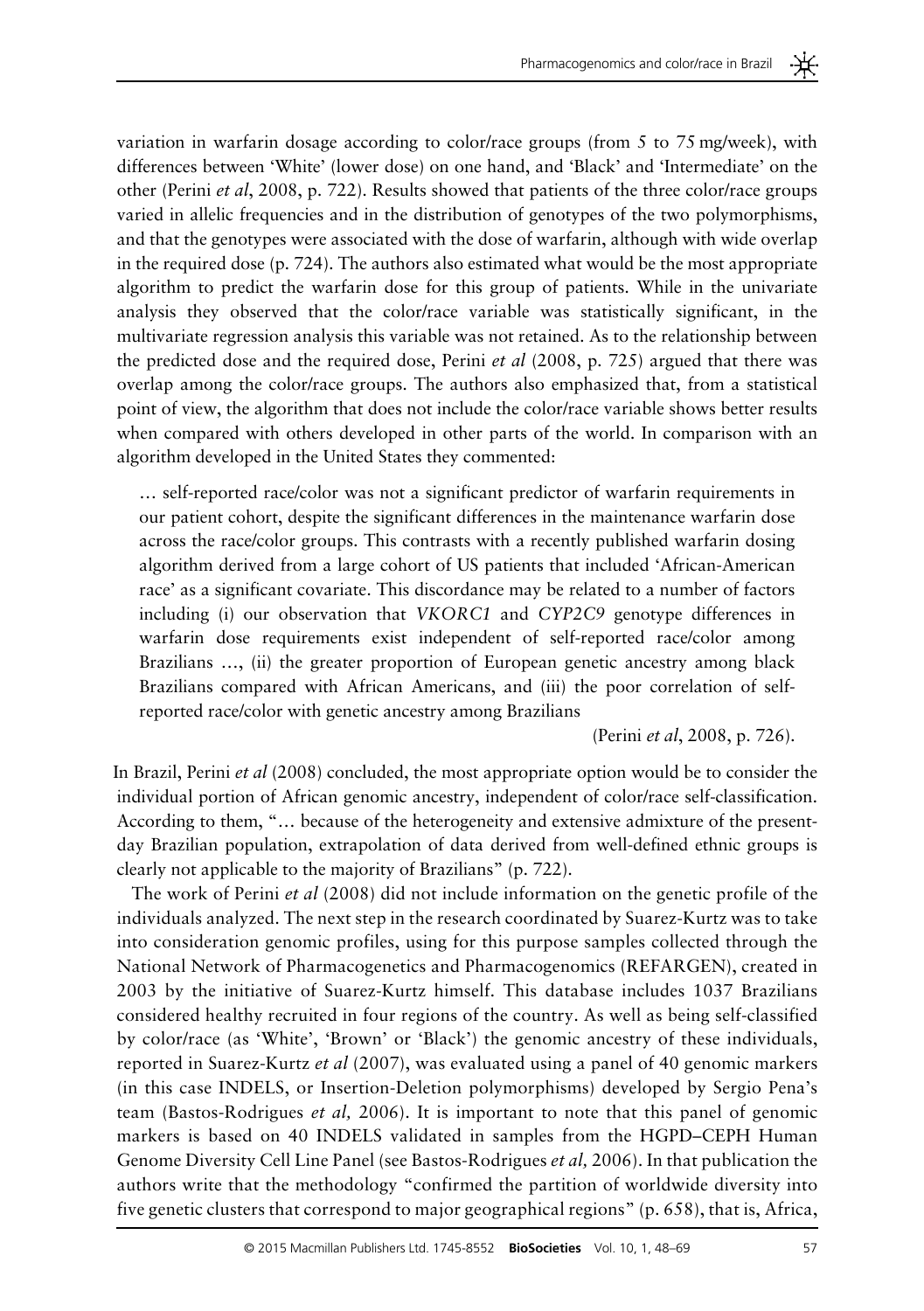Europe, America, Oceania, Middle East, East Asia and Central/ South Asia. In this sense, the use of this panel of markers by the Brazilian pharmacogenomic research might be seen to non-geneticists as contributing to the assumption that there are stable continental ancestry groups.<sup>5</sup>

According to [Suarez-Kurtz \(2010,](#page-21-0) pp. 2–3), the principal genomic aspects identified in the REFARGEN samples were the following: (i) most individuals have significant degrees of European and African ancestry, whereas a sizable number display also Amerindian ancestry; (ii) the average proportions of European ancestry decreased progressively from 'White' (0.86), to 'Brown' (0.68) and then to 'Black' individuals (0.43), whereas the opposite trend was observed with respect to African ancestry; (iii) Amerindian ancestry was relatively constant across the three groups, ranging from 0.07 and 0.09. On the basis of this characterization, it was argued that, in the Brazilian case, European and African ancestries have greater impact on the frequency of polymorphisms of pharmacogenomic relevance, as compared with Amerindian ancestry. While making use then of genomic markers that could be argued to reproduce stable categories of ancestry, population or even race, we find Brazilian pharmacogenomics incorporating the category of 'Brown' into their genomic findings and most importantly explicitly emphasizing the clinal nature of genetic ancestry. That is as Suarez-Kurtz stated that "the individual proportions of European and African ancestry vary over wide ranges as a *continuum* across the Color categories of the Brazilian Census" [\(Suarez-](#page-21-0)[Kurtz, 2010](#page-21-0), p. 3).

Using the REFARGEN samples, [Suarez-Kurtz](#page-21-0) et al (2010a, p. 1258) carried out an investigation with the objective of evaluating the effect of three variables (geographic origin, self-reported color/race and genetic ancestry) on the distribution of four VKORC1 single nucleotide polymorphisms and their haplotypes in the Brazilian population. They also attempted to compare the results from the Brazilian samples with collections from Europe and Africa (specifically Portugal, Angola and Mozambique), with the intent to "explore the genetic variability of a major pharmacogenomic target in the population of Brazil, having as reference two of its most important ancestral roots" (ibid.). The main conclusion was the following:

The evidence presented here extends to a major pharmacogenomic target, VKORC1, the notion that the diversity and heterogeneity of the Brazilian population is not captured by self-identified race/Color classes. The pattern of distribution of VKORC1 polymorphisms among Brazilians is best described as a continuum, reflecting the individual proportions of European and African ancestry

(ibid., p. 1265).

In the authors' opinion, care should be taken when extrapolating pharmacogenomic information derived from 'other 'racial/ethnic/continental' groups' to the Brazilian context.

<sup>5</sup> Although the interplay between genes, geography and human variability patterns might not be regarded as a racialized approach by human geneticists, it tends to be associated with 'race' in the eyes of the non-experts. Concerning the uses of genetic ancestry informative markers, geneticists often argue that they comprise just a tiny, often non-codifying, portion of the human genome, thus not providing support to a perspective of race that emphasizes deep and consistent biological differences across racial groups. Notwithstanding, there are instances, as in the case of companies that market genetic ancestry tests, often aimed at specific ethnic minority groups such as the African-American, that end up propagating notions that associate genetics with racial belonging [\(Bolnick](#page-19-0) et al, 2007; [Bolnick, 2008;](#page-19-0) [Sommer, 2010\)](#page-21-0).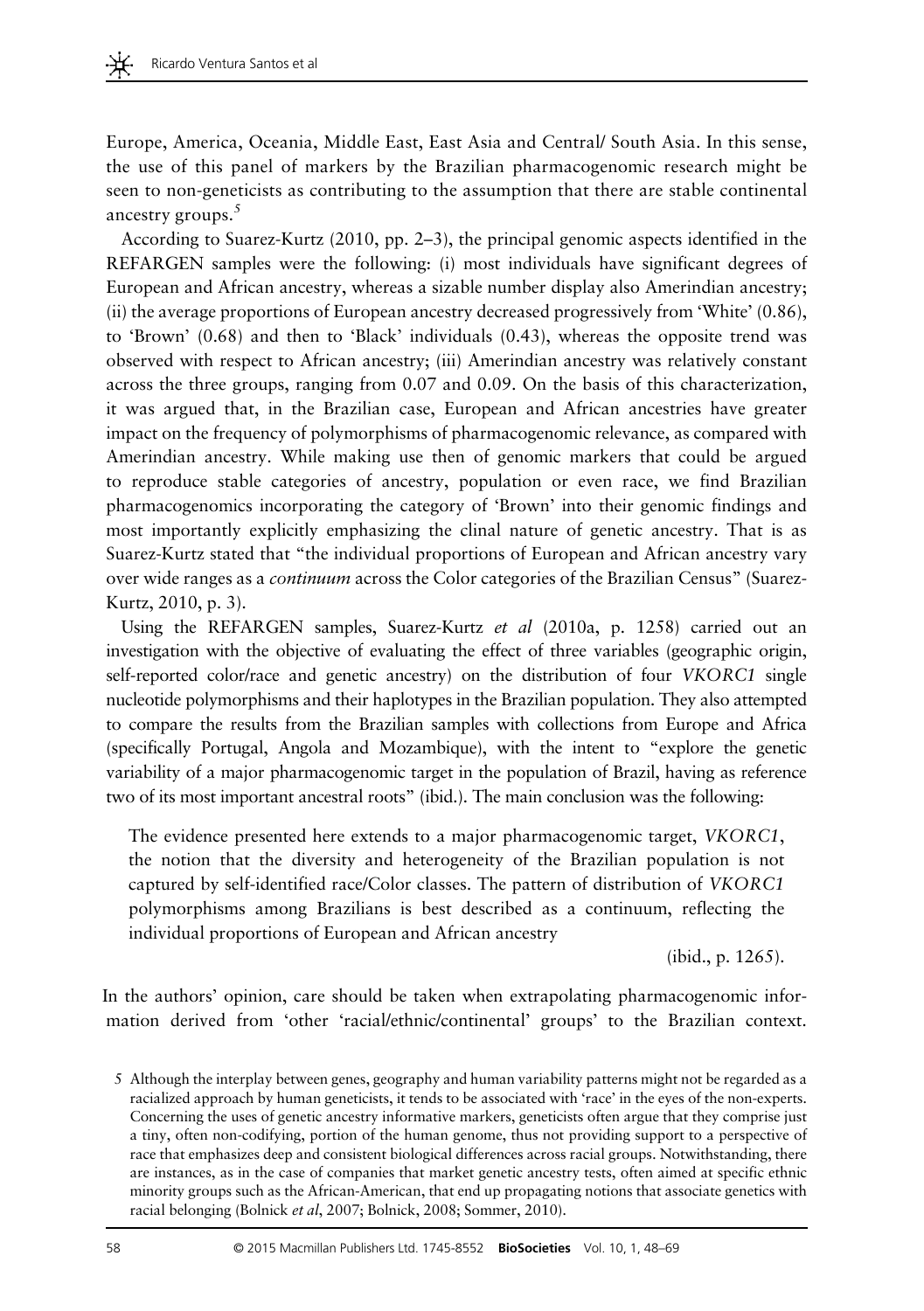They question the clinical use in Brazil of algorithms for warfarin dosage that do not take into consideration the biological diversity of the Brazilian population.<sup>6</sup>

Going beyond strictly scientific articles, both Suarez-Kurtz and Sergio Pena have published opinion pieces directed at the general public. In these articles, they stressed how, in their interpretation, pharmacogenomics and the genetic diversity of the Brazilian population relate to public health policy. In 2009, Suarez-Kurtz published an editorial in Cadernos de Saúde Pública/Reports in Public Health, one of the leading journals in public health in Latin America that is affiliated with an institution (Oswaldo Cruz Foundation, or Fundação Oswaldo Cruz) of the Ministry of Health. This journal is one of the main Brazilian periodicals that carry academic papers referring to the National Public Health System (SUS or Sistema Único de Saúde). In Brazil, this system includes all areas of health, from outpatient care to organ transplants, with the intent of providing complete, universal and free care for the whole population of the country. In this editorial [Suarez-Kurtz \(2009\)](#page-21-0) wrote:

The results [of our research] showed that the heterogeneity of our population must be dealt with as a continuous variable, which cannot be adequately represented by arbitrary 'race/ color' categories. In a PGx-informed context, this implies that each person must be treated as an individual rather than as an 'exemplar of a race', and that the notion of 'race-targeted' drugs is unacceptable, especially in the case of admixed populations

(p. 1650).

The results of the research in pharmacogenomics by the INCA might be seen as reflecting the medication policy of the National Health System, which is carried out by the "National Policy for Pharmaceutical Assistance". This policy was declared by the National Health Council in 2004, and it is an integral part of the "National Health Policy". One of the purposes of the "National Policy for Pharmaceutical Assistance" is the "implementation throughout government sectors, and especially through the Ministry for Science and Technology, of public policy for scientific and technological development, involving research centers and universities, with the objective of promoting technological innovation [in the area of medication] that serves the national interest and the necessities and priorities of SUS" [\(CNS \(Conselho Nacional de](#page-19-0) Saúde), 2004). Therefore, there are close links between pharmacogenomic research and the wider area of public health policy in Brazil. There are though key difference here compared with the United States where moral claims around public health and genomic research has focused on the rights and needs of 'underserved' racialized groups and questions of social justice ([Lee, 2005\)](#page-19-0) as we discuss below. In Brazil, the current SUS priority of health care access for all means that the inequities at stake in Brazil are framed (for the time being at least) around universalizing access to drugs and services rather than the underserved needs of specifically defined racialized groups or populations.<sup>7</sup>

<sup>6</sup> See [Mozersky and Gibbon \(2014\)](#page-20-0) for an account of how there is a similar questioning of the translation of risk variables in standardizing BRCA genetic testing for the Brazilian population and also [Gibbon \(2013\).](#page-19-0)

<sup>7</sup> One aspect that deserves emphasis is that over the last decade policies have been implemented especially for ethnic minorities, such as the "National Policy for Indigenous Health Care" of 2004, and the "National Policy for Health Care of the Black Population" of 2007. These policies do not relate specifically to the field of pharmacogenomics. In Brazil, pharmaceutical assistance is part of the national health system ([Oliveira](#page-20-0) et al, [2007](#page-20-0); [Petryna, 2009,](#page-20-0) pp. 146–153). In recent years, several authors have discussed how the premise of universal access to health within the SUS system has led to a process known as judicialization of the right to health as patient litigants sue the government so that they can receive treatment (Pepe *et al.* 2010; [Biehl and](#page-18-0) [Petryna, 2013\)](#page-18-0).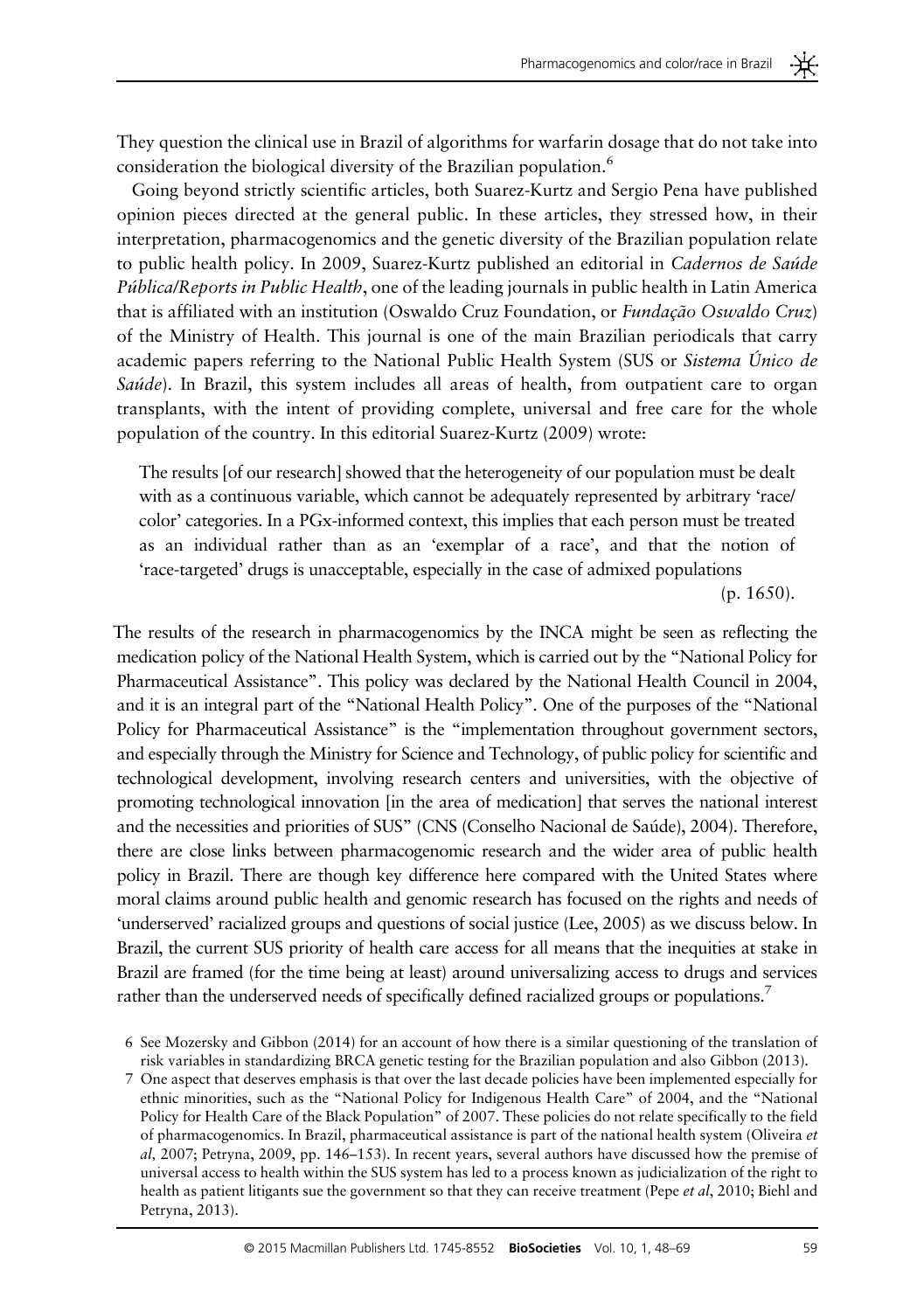### Placing in Broader Context

[Fullwiley \(2007\)](#page-19-0) has analyzed how public policy in the United States has molded health research in such a way that, in order for the research to be funded, racial categories have to be at the base of methodological designs. It is obligatory, when researchers construct their samples, to specify a racial group to which a donor belongs, for example: African American, Native American, Mexican American, Asian, Caucasian or Hispanic, even though, as Fullwiley observes, these classifications are necessarily ambiguous. The author writes that, in 1990, two government institutions, the US Department of Energy and the National Institutes of Health (NIH) were major sponsors of the international Human Genome Project. At that time, the great expectation was that the Project would lead to the development of genetic therapies. However, according to Fullwiley, current interest in our so-called 'Genomic Era' has, in the United States, turned away from genetic therapy and toward generating knowledge about specific pharmacogenetic characteristics, based on the genetic profiles of samples whose ethno-racial classification is a central parameter.

[Fullwiley \(2007\)](#page-19-0) does not attribute this new perspective to a deliberate 'racist posture' on the part of American government institutions, such as NIH, involved in health research. According to her analysis, the change is the result of the growing influence of social movements that have organized politically to gain recognition (see [Epstein, 2007](#page-19-0)). The author does not question the legitimacy of the scientists' interest in human variation, but she deplores the ambiguous way in which racial categories have entered the formulation and analysis of research in pharmacogenetics. The way in which racial taxa are filled in at the time the samples are set up is extremely fluid. The researchers may use classifications that they create themselves, in which case the scientists, observing the appearance (phenotype) of the patient, place him or her in one of the assigned racial groups, or they may rely on the self-attribution of the patient, or choose an attribution based on ancestry, or, finally, they may mix various criteria in setting up a single sample.

Fullwiley shows how, in pharmacogenomic research, differences in appearance that previously were referred to as race are replaced by certain genes, in a process that she calls the "molecularization of race". Through this process, race is assigned by means of "a substance discernible at the molecular level" ([Fullwiley, 2007](#page-19-0), p. 4). She observes that the scientists she interviewed at two major genomic research laboratories in California were preoccupied with obtaining 'racially pure' DNA samples, meaning that for certain research projects samples from donors with a history of 'racial mixture' in the past three generations are excluded. The author also shows that 'White' and 'Black' are considered 'opposites', so that it is expected that a high frequency of a gene among White individuals will correspond to a low frequency of the same gene among Black individuals. When this expectation is not fulfilled, the explanation is that the persons recruited as donors were not sufficiently 'pure' in racial terms.

Another work that is relevant to understanding how the idea of race made its way to the center of pharmacogenomic studies is one that [Bliss \(2011, 2012\)](#page-19-0) has written on what she calls the "genomic elite", that is, leading researchers at major research institutions in the field. The author gives the term "reflexive biosociality" to the fact that these researchers, while at the same time considering race a "social construct", base their scientific activity on racial criteria – not to give support to a "racist racial biomedicine" (ibid., p. 1024) – but to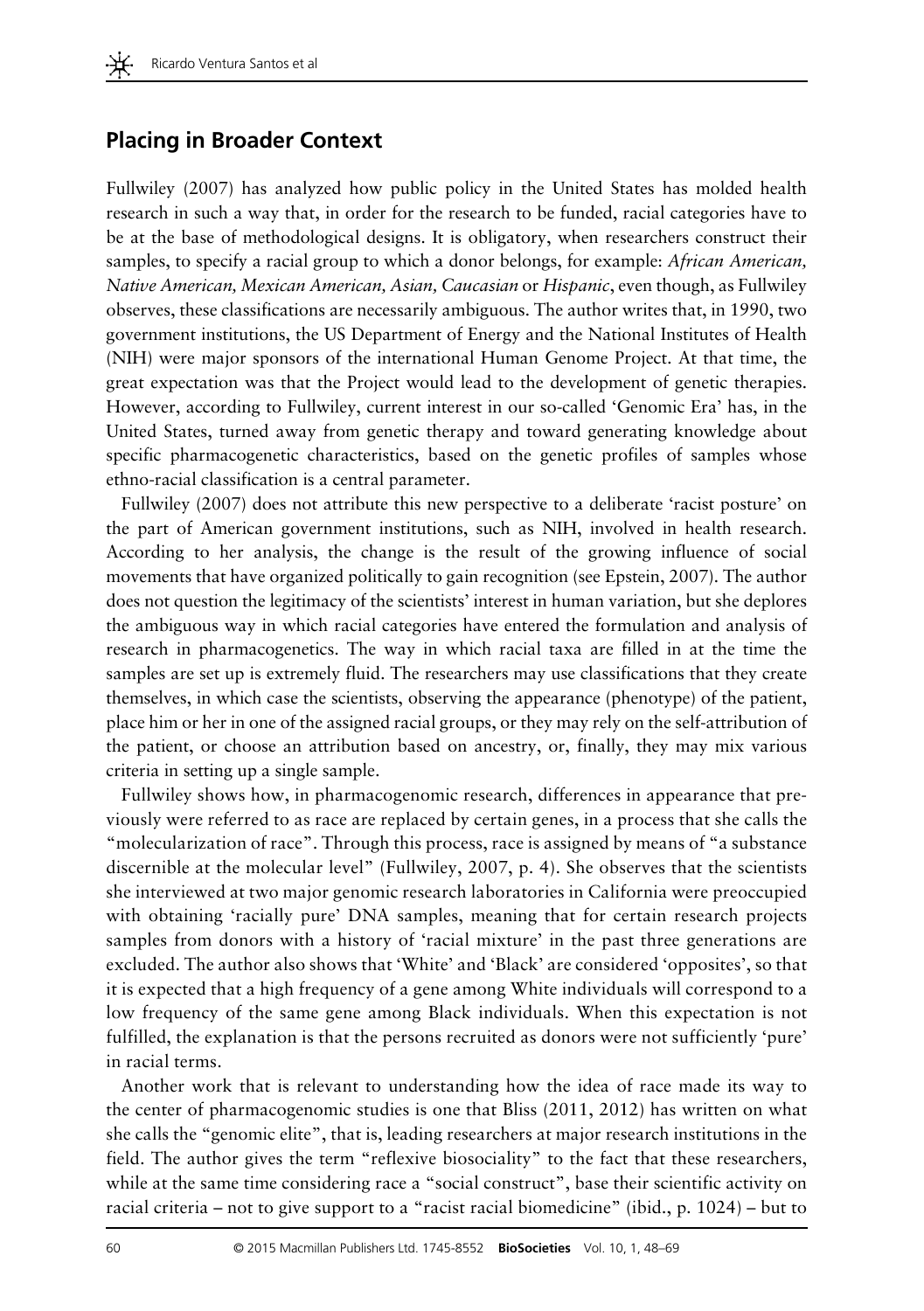construct an antidote to racial discrimination. According to her, "these researchers feel that subject self-identification is enacted in the interest of antiracist values filtered through the constraints of genomic protocols" (ibid.). Bliss's approach differs from that of Fullwiley in terms of the extent to which the use of 'racial taxonomy' seems to be problematic for the scientists she interviewed.

Therefore, while Fullwiley encounters scientists who, while committed to addressing health disparities and injustices in their work, seem to be somewhat less critical about the use of racial terminology to qualify their samples, [Bliss \(2011, 2012\)](#page-19-0) claims that her interviewees are engaged, and that is the explicit reason why they adopt 'race' as a scientific parameter. Like some of the researchers Fullwiley encounters, they are scientists who, at some moment in their lives were sensitized against racism, either because they descended from specific ethnic groups, or recognize that they belong to one of them, or because of some marked event in their life history. Thus their views, which oppose the idea of 'race' as a substance or type with an insoluble group of defining characteristics, may be compatible with the intention, through scientific research, of giving visibility to discriminated segments of society, or of creating conditions for their inclusion. The investigators feel that genomics can take a central role in this, and "make exceptions for use of racial taxonomy as a heuristic in research that covers health disparities" [\(Bliss, 2011](#page-19-0), p. 1024). Like Fullwiley, Bliss points out the importance of the idea of 'racial purity' in research, as well as the ambiguity in the construction of samples that mix alternative criteria, that is genealogy, self-attribution and classification by the researchers.

Michael Montoya's work has been more explicitly concerned with question of admixture in Latin America in the context of genomic research of Type 2 Diabetes among Mexican– Americans (2007, 2011). He points out how racial purity becomes displaced by concerns about the need for 'homogeneity' in Mexican–American population samples, even as this also entails a certain naturalization of the social order that reflects somewhat entrenched patterns of inequality and subjugation. Nevertheless, like Bliss, he encounters scientists who are reflexively and politically aware of the importance of the ethnoracial taxonomies in the context of their research. He notes in fact the ways that ethnic identities [and histories] are pressed "into the service of the biological" in research and development of the genetic science and medicine in this context. This is a process he terms "bioethnic conscription" that frequently involves, he points out, a slippage between a simple pragmatic description of ethnic-racial labels to identify groups to one of the attribution of qualities to those groups ([Montoya, 2007,](#page-20-0) p. 95). For Montoya, such practices reflect and inform the "infrastructure of racialization" [\(Lee, 2005, 2012](#page-19-0)) in the United States that is increasingly being incorporated into transnational research.

How does our case study on Brazil fit in these theoretical and ethnographic contexts we outlined in this article? On the one hand, we suggest that, far from witnessing a 'molecularization of race' or admixture as Fuwilley and Montoya outline, the Brazilian research leads to questioning the validity, for Brazilian ('racial') reality, of the parameters constructing this 'infrastructure'. This is because the Brazilian research in pharmacogenomics analyzed in this article tends to work toward the 'demolecularization of race', which is justified by the narrative that places miscegenation as the distinctive and central element in the biological formation of the Brazilian population. Thus, if 'races', as discrete units, are seen as an "organizing principle … as a natural choice and referent for categorizing humans for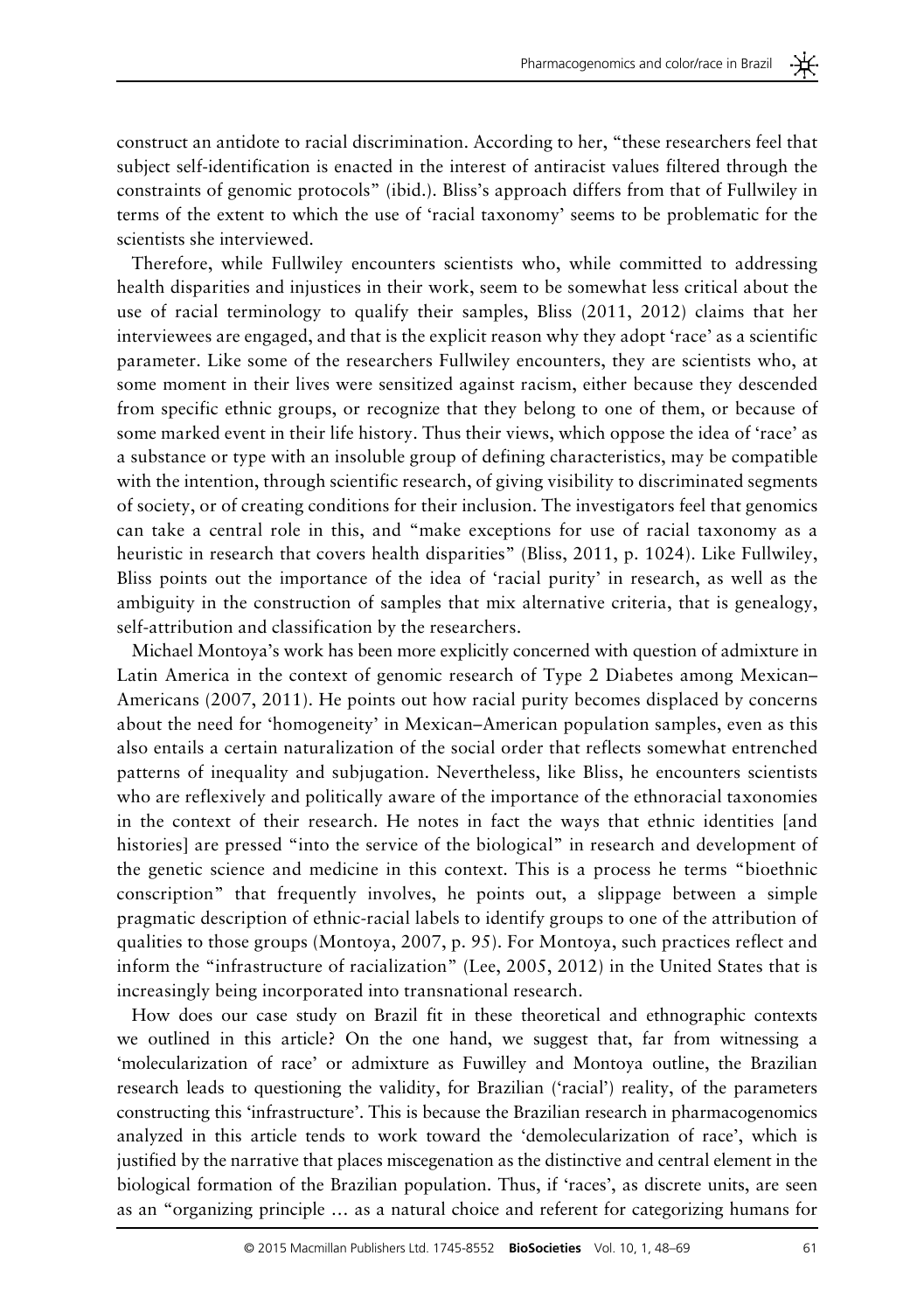many working in this field [of pharmacogenomics]" [\(Fullwiley, 2007](#page-19-0), p. 4) in the United States, in the Brazilian case what is foregrounded is the non-relevance of and an implicit critique of race as heuristic device in pharmacogenomics research.<sup>8</sup>

Yet, at the same time, it must be acknowledged that the effort of 'demolecularizing race' by pharmacogenomics in Brazil passes through a process in which, using Lee'[s \(2005\)](#page-19-0) term (p. 2134), "bodies and bodily materials are nonetheless racialized institutionally", even though this relates in Brazil less to the development of niche markets for new pharmacogenomic targets than the context in which transnational research, collaboration and publication take place. We can perceive in the work of Suarez-Kurtz and his collaborators the use of a heuristic strategy where it is clear that, even while there is a critique of the use of racial categories in genetic research, there is necessary use value and incorporation of categories and taxonomies that are somewhat race like; we call this 'racialize to deracialize'. This is particularly evident in the investigation on the algorithm for warfarin dosage. In the case of this study, the investigators started with the presupposition that a 'racialized' classification of the subjects, with the categories 'White', 'Intermediate', and 'Black', would be used as an explanatory variable in the algorithms defining dosage, but later concluded that this categorization was not a relevant variable. If, in general, investigations to define algorithms aim to precisely identify and quantify the participation of the so-called 'independent variables' (like age, sex, weight, clinical characteristics and so on) in the expression of the outcome (in this case the dose of warfarin), the strategy followed in the work of Perini *et al* [\(2008\)](#page-20-0) is to point out the unimportance of 'race' membership as an explanatory variable. Thus we have the 'molecularization of race', followed by its 'demolecularization'. 9

There are some important parallels in this conclusion with the work of Fujimura and Rajagopalan examining the use of a particular software for calculating continental ancestry in the context of Genome Wide Association Studies in the United States. They suggest that such techniques, that simultaneously produce "different kind of populations" and "population differences", entail what they describe as "genome geography". Outlining this further they state:

The concept of genetic ancestry and the practice of genome geography rely on old discourses, but they also incorporate new technologies, infrastructures, and political

- 8 As exemplified by Hinterberger's work in Canada and M'charek's work in the Netherlands [\(Hinterberger,](#page-19-0) [2012;](#page-19-0) M'[charek, 2013](#page-20-0)), respectively, there has been a growing interest in examining the multiple manifestations of 'race' in genome sciences in different national contexts, thus shedding light on how different historical and socio-political contexts might influence the incorporation and rejection of race. Along with our Brazilian case study, this recent body of research enriches the spectrum of critiques in this area which have been, until recently, to a large extent based on US perspectives on race and science.
- 9 Following a presentation of this article in a colloquium at the Max Planck Institute for the History of Science, in Berlin, Veronika Lipphard made an insightful comment that link some of the ideas we discuss here to key events in the history of physical anthropology. For her, the "racialize to deracialize" approach of the Brazilian pharmacogeneticists is echoed in Franz Boas' research in the 1910s on the changing body forms of descendants of immigrants to the United States. [Boas \(1912\)](#page-19-0) used long-established anthropometric techniques to show that facial and cranial characteristics (dolichocephaly, brachicephaly and so on) of the descendants born in the United States could be different from their parents. Thus, Boas deployed classical physical anthropology procedures to undermine notions of racial fixity that, to a large extent, were built by physical anthropologists in the second half of the nineteenth century (see also [Stocking, 1974](#page-21-0)).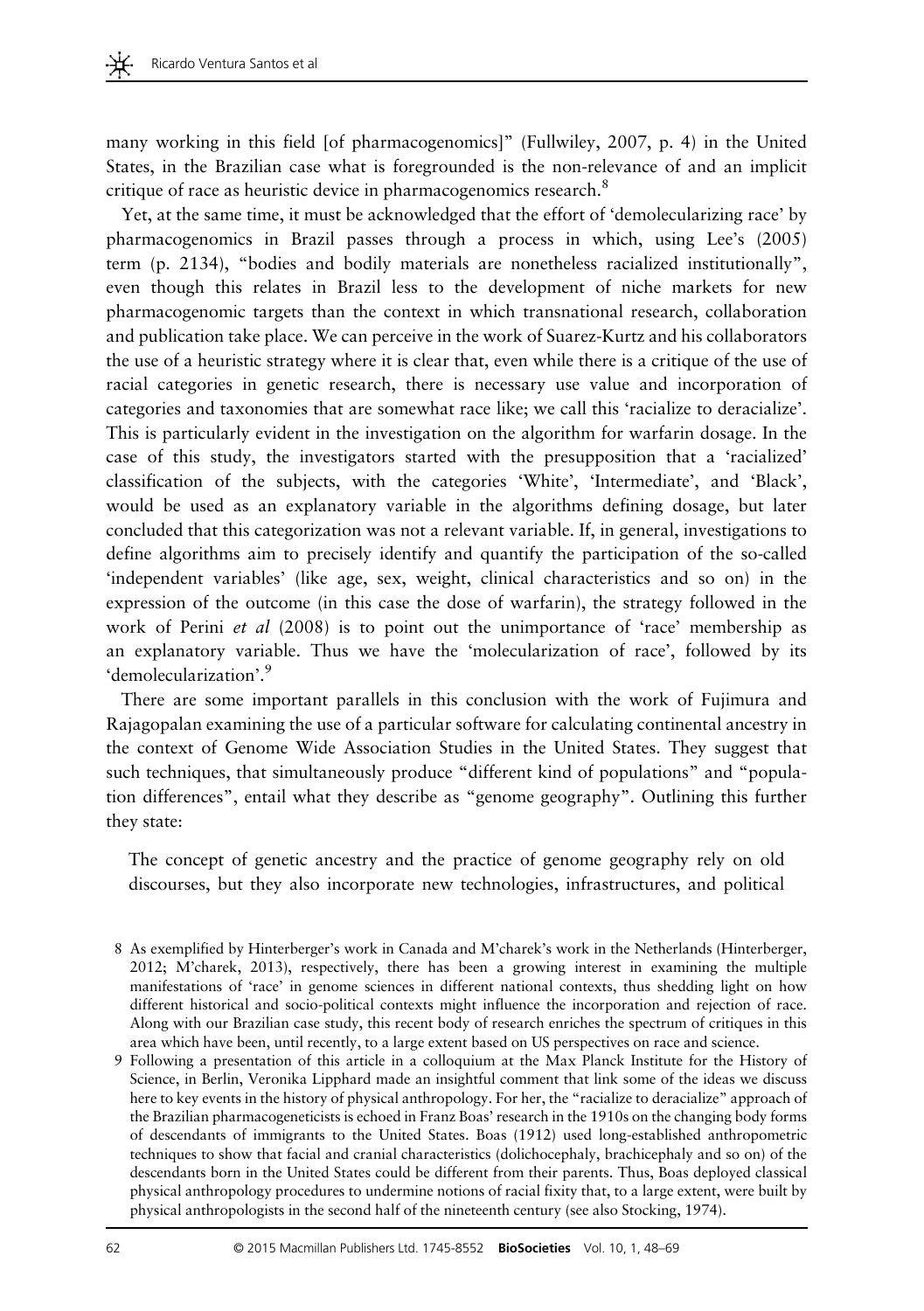and scientific commitments. Some of these new technologies provide opportunities to change some of our institutional and cultural forms and frames around notions of difference and similarity. Nevertheless, we also highlight the slipperiness of genome geography and the tenacity of race and race concepts

[\(Fujimura and Rajagopalan, 2011](#page-19-0), p. 5).

Similarly even though the Brazilian geneticists situate themselves in terms of a radical rejection of the use of categories of color and race in the calculation of dosing algorithm for wafarin, it is important to consider how the work of 'racializing to de-racialize' is accomplished using techniques to characterize human genetic diversity that involve what might appear to be, stable categories of continental ancestries or race.<sup>10</sup>

The tension that we suggest is central to the practice of racializing to de-racialize around incorporation, and rejection of categories of race or continental ancestry in pharmacogenomic research is nowhere more apparent than in the context of transnational research that the Brazilian geneticists are engaged with and what might be described as the political economy surrounding the publication of research.

Considering the circuitous route traveled by scientific data after its production in the pharmacogenomic laboratories in Brazil, Suarez-Kurtz commented more than once in the interviews he gave us about his participation in international research consortiums (that is, multi-centric studies) on the pharmacogenomics of warfarin. These studies involve comparative analyses of hundreds or thousands of samples from various countries. An example is the case of the paper, "Estimation of the warfarin dose with clinical and pharmacogenetic data", published in the New England Journal of Medicine by the [IWPC \(International Warfarin Pharmacogenetics Consortium\)](#page-19-0) et al (2009) and composed by more than a hundred authors.<sup>11</sup> The study involved the use of clinical and genetic data from 4043 patients, with the intent of developing and testing an algorithm for estimating the appropriate warfarin dose. Suarez-Kurtz said, in our interview, that only a small portions of the Brazilian samples sent were utilized in the multi-centric study, and most of the data from individuals classified as 'Intermediate' were not included. In fact, in the article the data that are analyzed are those referred to as 'White', 'Asian' or 'Black', whereas 'Mixed or missing data' constitute a combined category not used in the analyses (ibid.).

That is, when they enter the 'political economy' of publications in pharmacogenomics that involve extensive international collaboration, often the Brazilian samples, especially those of 'mestizos', are not included because they seem not to fit the required 'racial framework'. The scientists that Montoya worked with on the genetics of Type 2 Diabetes also confronted a parallel yet different political economy of publications in their efforts to make their data publishable and of universal relevance without being ghettoized as being only relevant

<sup>10</sup> Although there is a sizable literature on the clinical and genetic aspects of warfarin dosing, including the proposition of algorithms, we are not aware of any study that has investigated from a social science perspective the actual practices of warfarin dosing by medical personal in hospitals and other health provisioning contexts. Anthropological–ethnographic research could potentially illuminate how, in practice, health professionals perceive and use the dosing algorithms.

<sup>11</sup> The examples of warfarin dosing algorithms we have discussed so far reinforce the perspective of genotypeguided dosing of warfarin. It should be mentioned, however, that there are recent publications that argue that genotyping does not improve clinical procedures (see, for instance, [Kimmel](#page-19-0) et al, 2013).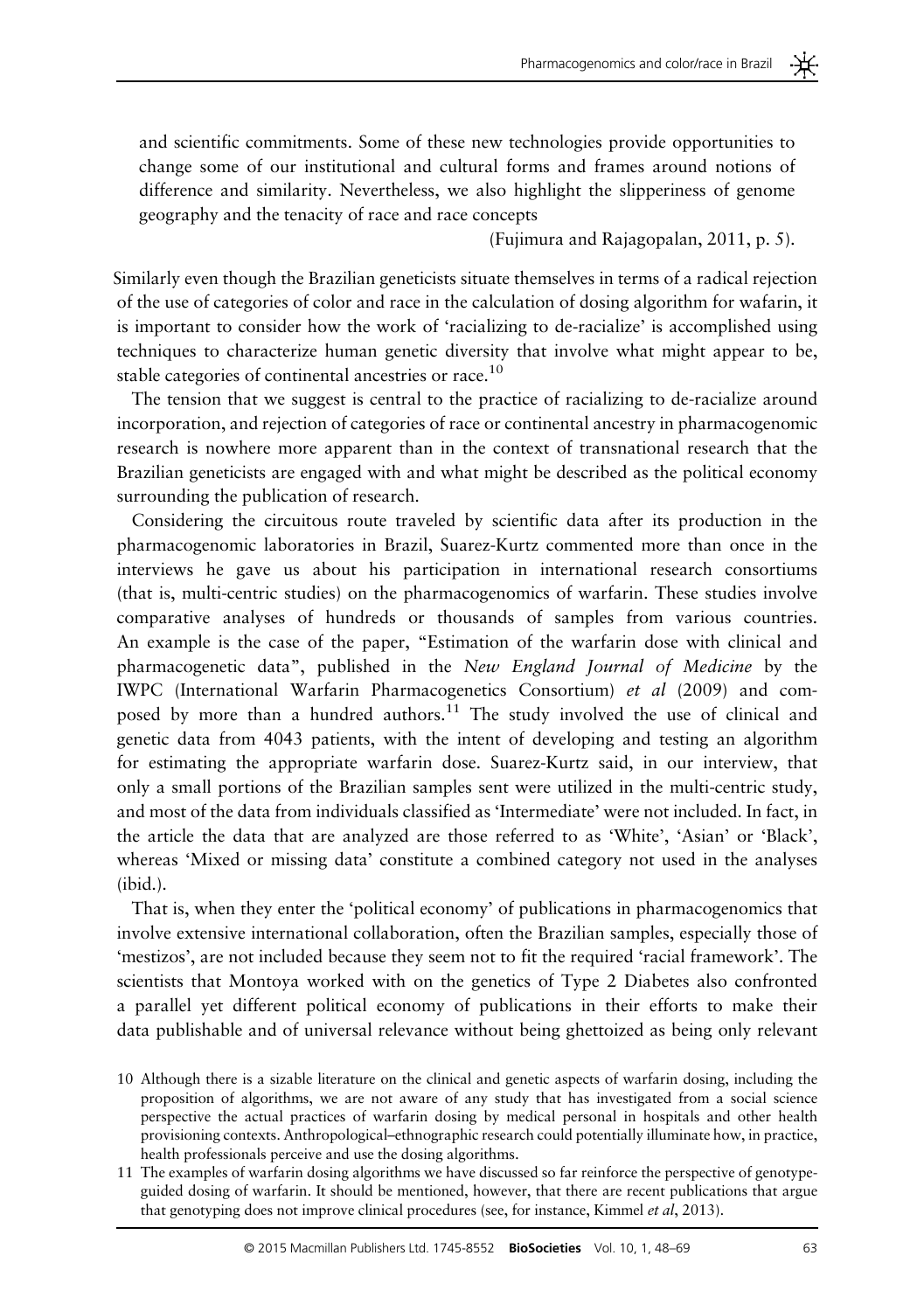to Mexican–Americans (2007, 2011). Along these lines, if in the perspective of Brazilian pharmacogeneticists the data produced in the country may serve to produce a critique of the universalization of data derived from specific contexts (as is the case of warfarin algorithms developed in the United States), what the example of the multi-centric research seems to indicate is that many Brazilian samples are not sufficiently 'racially defined' to enter the body of production of a universal and transnational science.

### Final Considerations

In a talk he gave at a seminar on pharmacogenomics held in Puerto Rico in 2010 (with the title "Pharmacogenomic implications of genetic admixture in Brazilians"), one of the many given on his research at international forums in recent years, Suarez-Kurtz reiterated the conclusion that he has often repeated in his publications: "The heterogeneity of the Brazilian population must be taken into account in the design and interpretation of PGx (pharmacogenomic) clinical trials …" This time Suarez-Kurtz illustrated his remarks with three groups of images. The first, (surprisingly) along with a quotation on Brazil by the French count Arthur Gobineau (a leading opponents of miscegenation in the nineteenth century), showed the painting "The Workmen" (1933) (Os Operários), by Tarsila do Amaral. This work, by one of the most famous Brazilian modernist painters, depicts the themes of miscegenation (from a positive perspective), industrialization and social transformation in Brazil (and especially in São Paulo) in the early decades of the twentieth century.<sup>12</sup> The second group of images was, in a way, a re-reading of Amaral's work. It presented 14 faces, with the most varied skin color, of personalities who are famous nowadays in Brazil in the fields of music, sport, literature, architecture, cinema and medicine. The third group was composed of two photographs of football players (one from 1970 and one from 2006) that may be interpreted as referring to Suarez-Kurtz's approach to pharmacogenomics by contrasting models based on discrete racial categories with those that emphasize the notion of a continuum. In the 1970 photograph, we see two players with distinct skin color, one Black and one White: one Brazilian (Pelé) and one English (Bobby Moore), shaking hands at the end of the 1970 World Cup. In the 2006 photograph, five players form a spectrum from the whitest on the left to the blackest on the right. Bringing together these groups of images is a quotation from Del Amor  $\gamma$  Otros Demonios (Of Love and Other Demons), a book by the Colombian Nobel Prize Winner Gabriel Garcia Marquez: "At my age and with so much mixed blood, I no longer know for sure where I belong. Nobody knows it in these lands … and I believe that it will take centuries to know it".

Thus Suarez-Kurtz builds his arguments through a conjunction of ideas about the history of the country, 'mixed blood', science and nation building, which are articulated with recent knowledge from the field of pharmacogenomics. In the term of [Sommer \(2010\)](#page-21-0), we may say that Suarez-Kurtz recounts a 'biohistory' of the Brazilian genome, which in his perspective is seen as patrimony and 'archive of history' that must be taken in consideration when setting the priorities for research on the interface of human biological diversity and pharmacology. Such narratives

<sup>12</sup> It is perhaps important to note also the parallels between the movement of 'anthropophagy' that Tarsila do Amaral was part of in the early part of the twentieth century and that sought (in a similar way to the Brazilian geneticists described in this article) to incorporate and reject European painting and artistic styles and forms [\(Gonçalves, 2012\)](#page-19-0). In this sense the choice of images by the Brazilian pharmacogeneticists is telling.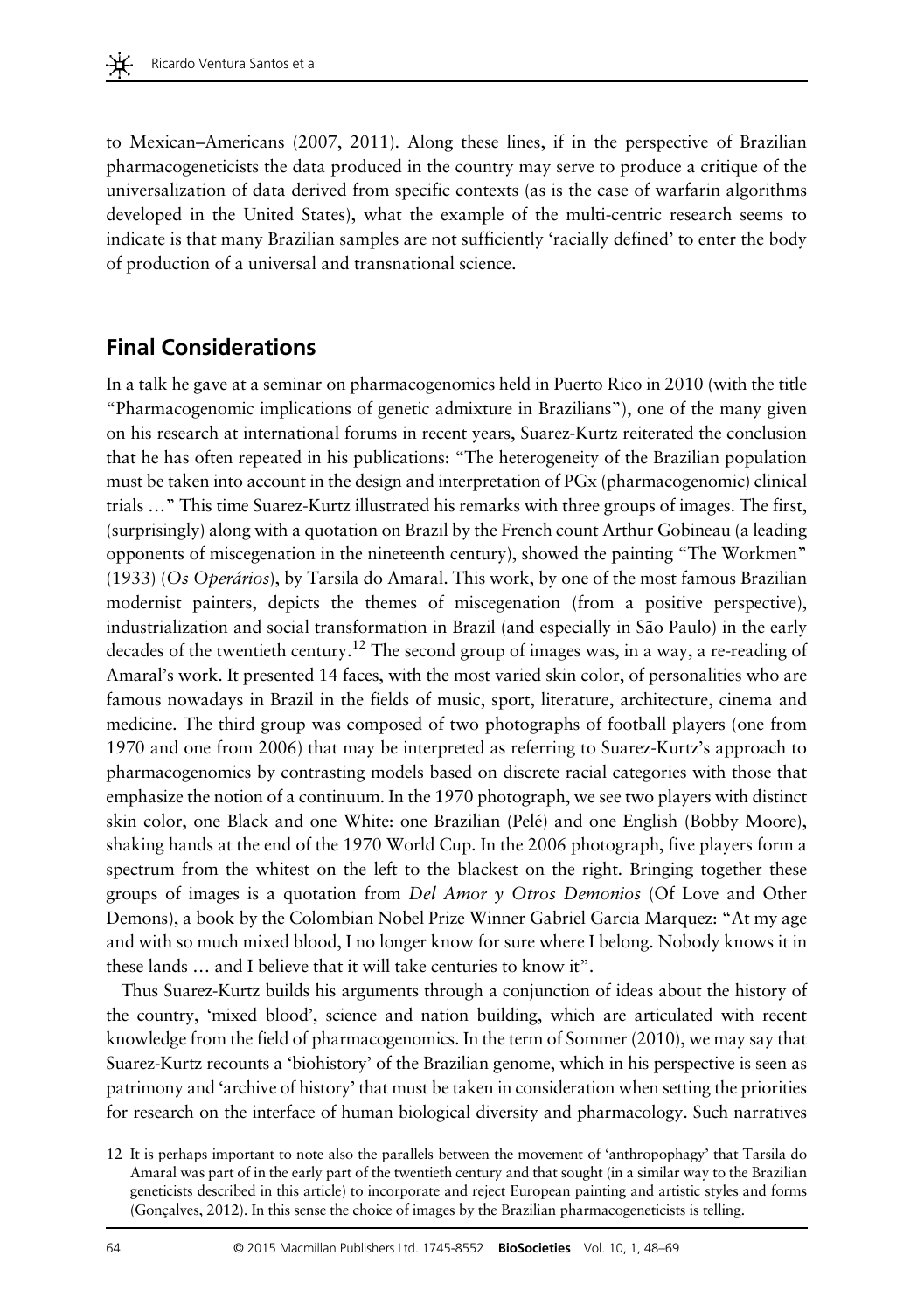have been extensively analyzed in the literature of anthropology, sociology and that of STS scholars, stretch outward from the individual level, passing through social groups, to reach the level of nations (see, for instance, [Rabinow, 2002](#page-20-0); [Hinterberger, 2012](#page-19-0)). When Suarez-Kurtz says "It is most likely that this [Brazilian pharmacogenomic profile] applies to other admixed populations of the Americas", he takes the Brazilian context as representative of a "Latin American imagined (pharmaco)genetic community", (see [Simpson, 2000\)](#page-21-0) where the question of 'mixed race' would be regarded in a fundamentally different way than in regimes where the production of pharmacogenomic knowledge is based on membership in discrete ethno-racial groups. Hence, Suarez-Kurtz, in his own words, suggests that scientific knowledge should not lose sight of its roots when immersed in the complex and controversial realities of particular historical situations. In this sense, the significance of the pharmacogenomic research in Brazil is that it presents, at least in part, some elements of a counter discourse as it both makes use of and simultaneously challenges the globalization of (pharmaco)genes, bodies, ethno-racial categories and technology derived from particular contexts.<sup>13</sup>

Nevertheless, at the same time that the perspective espoused by Suarez-Kurtz on the matter of race and the pharmacogenomics of warfarin is far removed from some major lines of reasoning on the topic in the United States, there is some comparability in the way that its central message makes use of an emphasis on the individual. Thus, at the same time that the perspective of the Brazilian geneticists presents marked differences from the ones prevailing in the United States, it also paradoxically parallels some aspects, as it rests on and draws its force from recognizing the need for individualized treatments. The fact that this very prominent American discourse, that has been central to the pursuit of personalized medicine within pharmacogenomics, is also highlighted in the Brazilian context provides further evidence of how there is an 'incorporation' and not simply or only a rejection of specific aspects of US–European pharmacogenetic research.

Throughout this article, we have tried to show that pharmacogenomics in Brazil must be understood as scientific practice deeply embedded in the values and history of the society where it is produced. In this sense, there are significant differences but also similarities with arguments recently put forward by scholars who have analyzed the interface between ethnoracial categories and pharmacogenomics. If one of [Fullwiley](#page-19-0)'s (2007) aims is to understand "how do scientists today use race as a biogenetic entity" (p. 2), our aim in this work has been not to understand race is 'used' as a biogenetic entity, but how do [Brazilian] scientists today simultaneously incorporate and reject race as a biogenetic entity. In the same way that [Bliss](#page-19-0) [\(2011\)](#page-19-0) points out that the scientists she interviewed "practice a reflexive form of biosociality in which they actively work to refashion ideas based on the kind of biosocial future they want for society" (p. 8), from the pharmacogenomic algorithms presented by Suarez-Kurtz a biosociality emerges that is deeply embedded in a positive discourse about miscegenation. In terms of health, the 'biosocial future' that pharmacogenomics pictures for Brazil is one where the biological characteristics of individuals, and not those of 'race', should be emphasized in the routines of drug administration, even as the individuality at stake must be read through

<sup>13</sup> In this article, which addresses the particular case of warfarin, we are not implying that in other areas of genetic research human geneticists, pharmacologists and other scientists in the United States do not take into account the issue of admixture. Even a brief search in broadly used bibliographic databases, like PubMedline, show that admixture is an important topic of research in human genetics in the United States. However, this does not seem to be the case in the literature on warfarin dosing algorithms.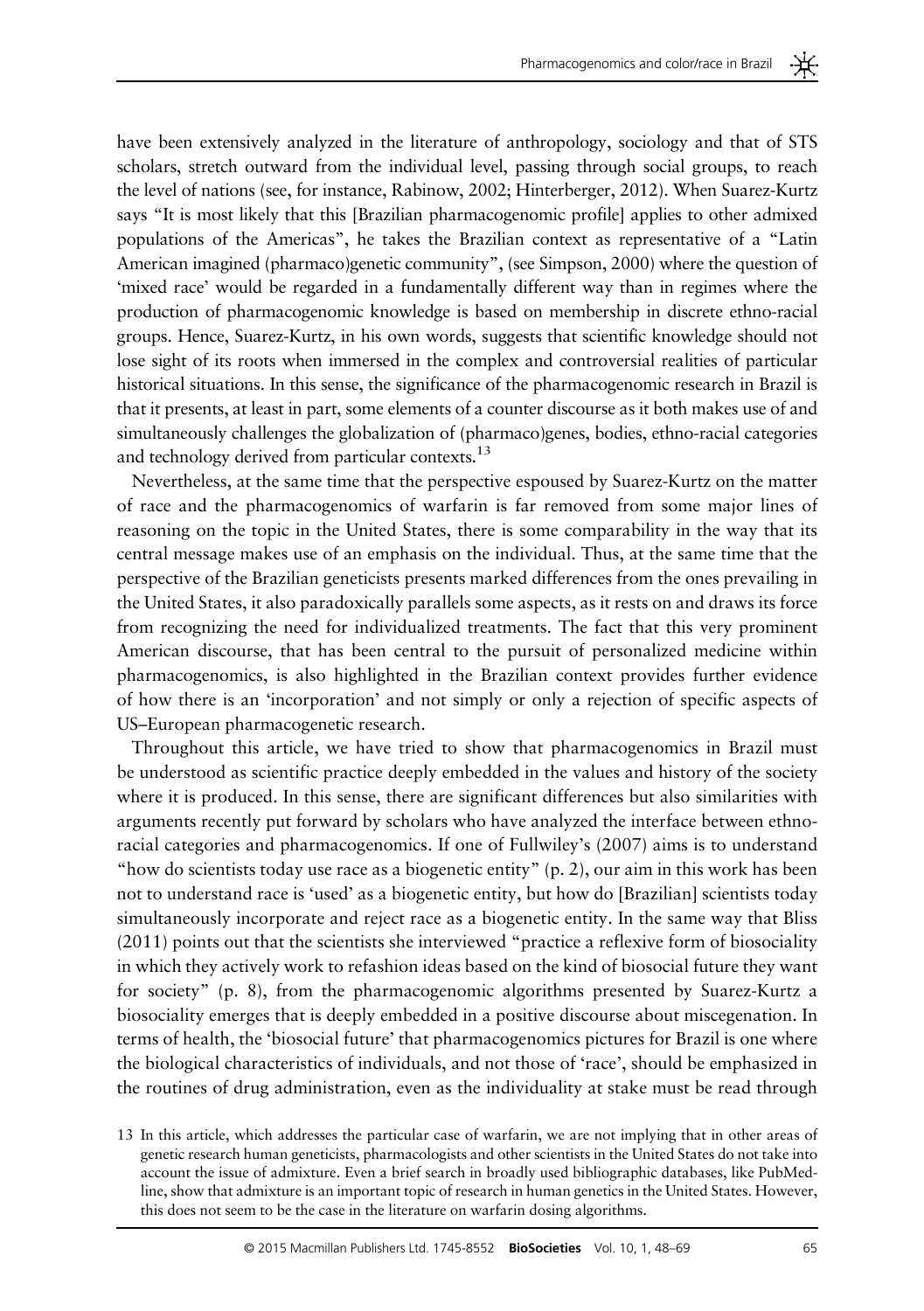<span id="page-18-0"></span>the increasingly ubiquitous promise of personal medicine and highly particular histories and politics of race, color and national identity.

# Acknowledgements

Part of the bibliographic research for this article was carried out when Ricardo Ventura Santos was a visiting scholar at the Max Planck Institute for the History of Science (in Veronika Lipphardt's research group) from June to October 2013. During that time, he was supported by a fellowship from the Coordination for the Improvement of Higher Level Education Personnel (CAPES) (Grant no. BEX-17949-12-2). The authors would like to thank the Brazilian National Research Council (CNPq), grants number 161.671/2011-0 and 473.268/2011-6, for financing the research for this article in Brazil. The authors would also like to thank Jenny Bangham, Maria Fernanda Tourinho Peres, Samuel Coghe and Veronika Lipphardt for reading and commenting on early versions of the text. The authors' deepest thanks to Guilherme Suarez-Kurtz for taking his time for the interviews that the authors carried out at the National Cancer Institute (INCA).

# About the Authors

Ricardo Ventura Santos is Senior Researcher at the Escola Nacional de Saúde Pública of the Fundação Oswaldo Cruz and Associate Professor at the Anthropology Department, Museu Nacional/Universidade Federal do Rio de Janeiro, Rio de Janeiro, Brazil. His research interests include history of biological anthropology and genetics, ethnicity and race, and anthropology of science.

Glaucia Oliveira da Silva is Associate Professor at the Anthropology Department of the Universidade Federal Fluminense, Niterói, Brazil. Her research interests include the debates on nature/culture, in particular the interactions between "popular" and "scientific" perspectives, and, more recently, anthropology of science, especially questions related to Darwinism.

Sahra Gibbon is a Lecturer in the Anthropology Department of University College, London, UK. Her research interests include medical anthropology, anthropology of science (especially genomics and cancer) in UK and South America.

# References

- Alves-Silva, J. et al (2000) The ancestry of Brazilian mtDNA lineages. American Journal of Human Genetics 67(2): 444–461.
- Anderson, W. (2012) Racial hybridity, physical anthropology, and human biology in the colonial laboratories of the United States. Current Anthropology 53(S5): S95–S107.
- Bastos-Rodrigues, L., Pimenta, J.R. and Pena, S.D.J. (2006) The genetic structure of human populations studied through short insertion-deletion polymorphisms. Annals of Human Genetics 70(5): 658–665.
- Biehl, J. and Petryna, A. (eds.) (2013) Legal remedies Therapeutic markets and the judicialization of the right to health. In: When People Come First: Critical Studies in Global Health. Princeton, NJ: Princeton University Press, pp. 325–346.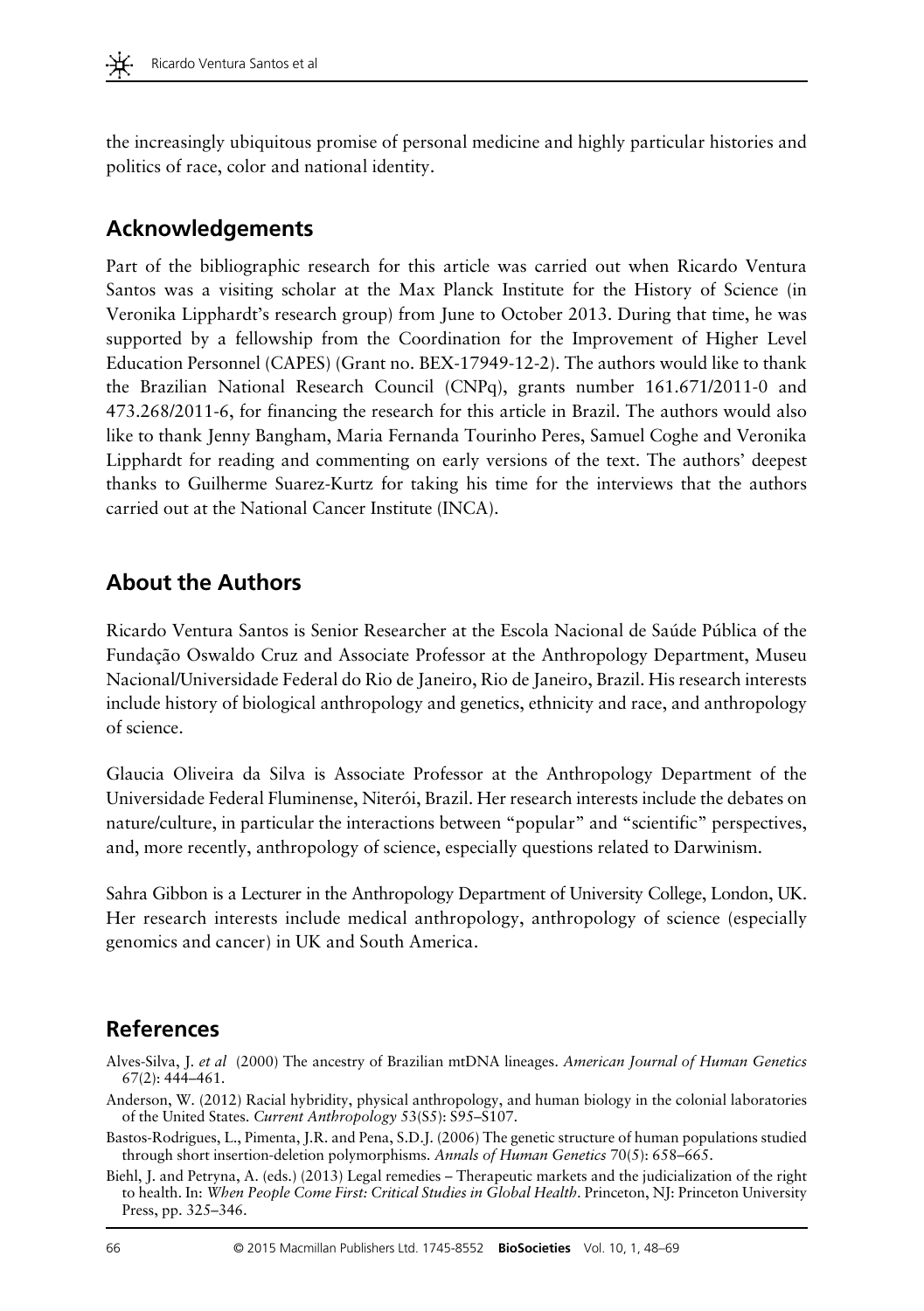<span id="page-19-0"></span>Bliss, C. (2011) Racial taxonomy in genomics. Social Science & Medicine 73(7): 1019–1027.

Bliss, C. (2012) Race Decoded: The Genomic Fight for Social Justice. Stanford, CA: Stanford University Press.

- Boas, F. (1912) Changes in the bodily form of descendants of immigrants. American Anthropologist 14(N.S.): 530–562.
- Bolnick, D.A. (2008) Individual ancestry inference and the reification of race as a biological phenomenon. In: B.A. Koenig, S.S.J. Lee and S.S. Richardson (eds.) Revisiting Race in a Genomic Age. New Brunswick, Canada: Rutgers University Press, pp. 70–85.

Bolnick, D.A. et al (2007) The science and business of genetic ancestry testing. Science 318(5849): 399-400.

- Carvalho-Silva, D.R., Santos, F.R., Rocha, J. and Pena, S.D.J. (2001) The phylogeography of Brazilian Y-chromosome lineages. American Journal of Human Genetics 68(1): 281–286.
- Caulfield, T. et al (2009) Race and ancestry in biomedical research: Exploring the challenges. Genome Medicine  $1(1): 8.$
- CNS (Conselho Nacional de Saúde) (2004) Política Nacional de Assistência Farmacêutica. Resolução no. 338, Brasília, Ministério da Saúde, Brazil, May 6.
- Epstein, S. (2007) In Inclusion: The Politics of Difference in Medical Research. Chicago, IL: University of Chicago Press.
- Freire-Maia, N. (1973) Brasil: Laboratório Racial. Petrópolis, Brazil: Vozes.
- Fujimura, J.H. and Rajagopalan, R. (2011) Different differences: The use of 'genetic ancestry' versus race in biomedical human genetic research. Social Studies of Science 41(1): 5–30.
- Fullwiley, D. (2007) The molecularization of race: Institutionalizing human difference in pharmacogenetics practice. Science as Culture 16(1): 1–30.
- Gibbon, S. (2013) Ancestry, temporality, and potentiality: Engaging cancer genetics in southern Brazil. Current Anthropology 54(S7): S107–S117.
- Gibbon, S., Santos, R.V. and Sans, M. (eds.) (2011) Racial Identities, Genetic Ancestry, and Health in South America Argentina, Brazil, Colombia, and Uruguay. New York: Palgrave Macmillan.
- Glick, T. (1994) The rockefeller foundation and the emergence of genetics in Brazil, 1943–1960. In: M. Cueto (ed.) Missionaries of Science. The Rockefeller Foundation and Latin America. Bloomington, IN: Indiana University Press, pp. 149–164.
- Gonçalves, M.A. (2012) 1922: A Semana que não Terminou. São Paulo, Brazil: Companhia das Letras.
- Guerreiro-Junior, V., Bisso-Machado, R., Marrero, A., Hünemeier, T., Salzano, F.M. and Bortolini, M.C. (2009) Genetic signatures of parental contribution in black and white populations in Brazil. Genetics and Molecular Biology 32(1): 1–11.
- Gurwitz, D. and Motulsky, A.G. (2007) 'Drug reactions, enzymes and biochemical genetics': 50 years later. Pharmacogenomics 8(11): 1479–1484.
- Hinterberger, A. (2012) Investing in life, investing in difference: Nations, populations and genomes. Theory, Culture and Society 29(3): 72–93.
- IWPC (International Warfarin Pharmacogenetics Consortium) et al (2009) Estimation of the warfarin dose with clinical and pharmacogenetic data. New England Journal of Medicine 360(8): 753–764.
- Jones, D.S. (2013) How personalized medicine became genetic, and racial: Werner Kalow and the formations of pharmacogenetics. Journal of the History of Medicine and Allied Sciences 68(1): 1–48.
- Kahn, J. (2013) Race in a Bottle: The Story of BiDil and Racialized Medicine in a Post-Genomic Age. New York: Columbia University Press.
- Kalow, W. (1962) Pharmacogenetics, Heredity and the Response to Drugs. Philadelphia, PA: WB Saunders.
- Kalow, W., Meyer, U.A. and Tundale, R.F. (eds.) (2005) Pharmacogenomics, Second Expanded Edition. New York: Francis & Taylor.
- Kent, M. and Santos, R.V. (2014) 'The Charrua are alive': The genetic resurrection of an extinct indigenous population in Southern Brazil. In: P. Wade, C. Lopez-Beltran, E. Restrepo and R.V. Santos (eds.) Mestizo Genomics: Race Mixture, Nation, and Science in Latin America. Durham, NC: Duke University Press, pp. 109–133.
- Kimmel, S.E. et al (2013) A pharmacogenetic versus a clinical algorithm for warfarin dosing. New England Journal of Medicine 369(24): 2283–2293.
- Koenig, B.A., Lee, S.S. and Richardson, S.S. (eds.) (2008) Revisiting Race in a Genomic Age. Piscataway, NJ: Rutgers University Press.
- Lee, S.S. (2005) Racializing drug design: Implications of pharmacogenomics for health disparities. American Journal of Public Health 95(12): 2133–2138.
- Lee, S.S. (2012) Waiting the promise of prescribing precision: Race in the era of pharmacogenomics. In: K. Wailoo, A. Nelson and C. Lee (eds.) Genetics and the Unsettled Past: The Collision of DNA, Race and History. New Brunswick, Canada: Rutgers University Press, pp. 164–180.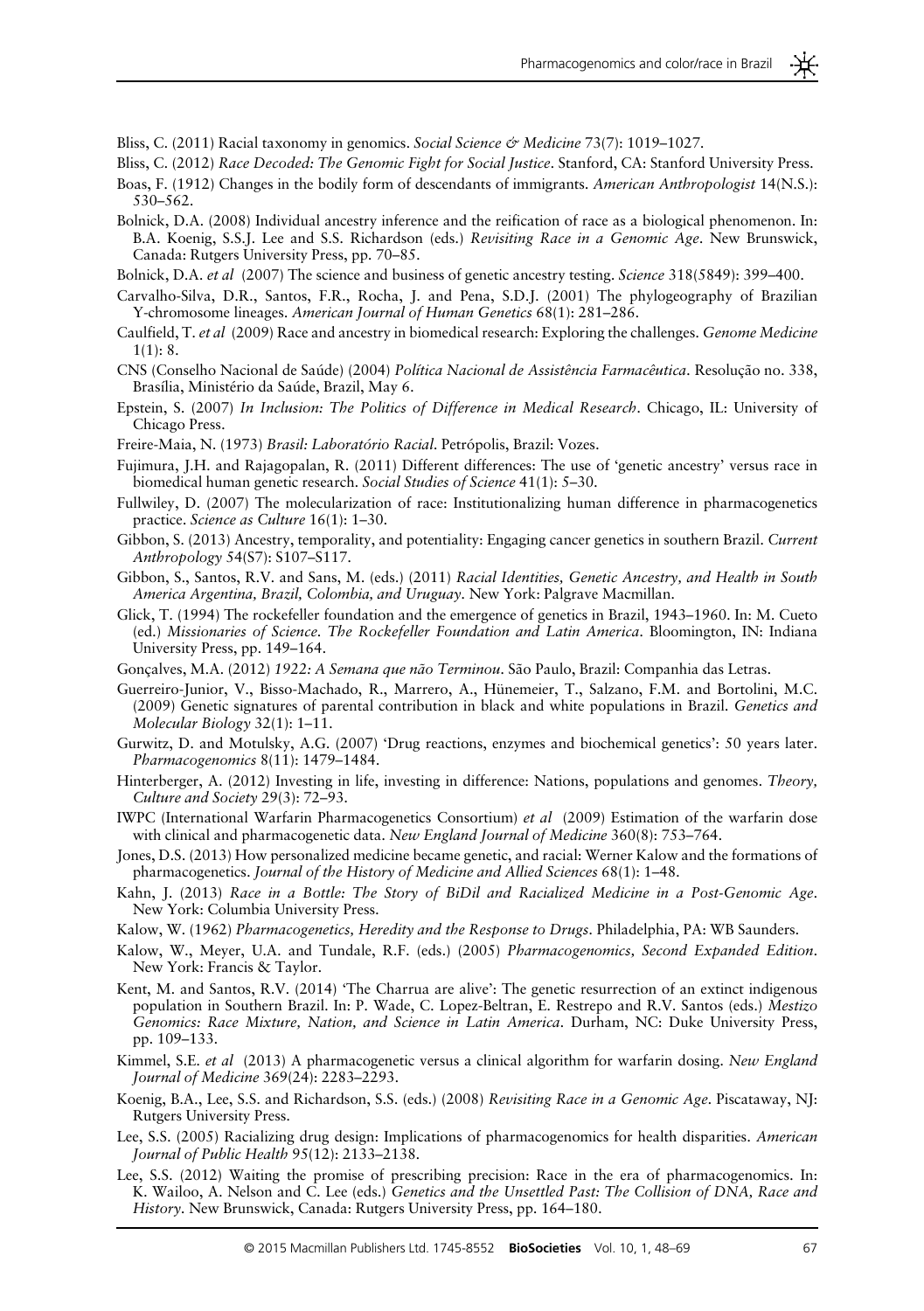- <span id="page-20-0"></span>Lindee, S. (2004) Voices of the dead: James Neel's Amerindian studies. In: F.M. Salzano and M. Hurtado (eds.) Lost Paradise and the Ethics of Research and Publication. Oxford: Oxford University Press, pp. 27–48.
- Maio, M.C. and Santos, R.V. (eds.) (2010) Raça como Questão. História, Ciência e Identidades no Brasil. Rio de Janeiro, Brazil: Editora Fiocruz and FAPERJ.
- M'charek, A. (2013) Beyond fact or fiction: On the materiality of race in practice. Cultural Anthropology 28(3): 420–442.
- Mozersky, W. and Gibbon, S. (2014) Mapping Jewish identities: Migratory histories and the transnational re-framing of Ashkenazi BRCA mutations in the UK and Brazil. In: S. Gibbon, G. Joseph, J. Mozersky, A. zur Nieden and S. Palfner (eds.) Breast Cancer Gene Research and Medical Practices; Transnational Perspectives in the Time of BRCA. London: Routledge.
- Motulsky, A.G. (1964) Pharmacogenetics. Progress in Medical Genetics 23(1): 49–74.
- Montoya, M.J. (2007) Bioethnic conscription: Genes, race, and Mexicana/o ethnicity in diabetes research. Cultural Anthropology 22(1): 94–128.
- Montoya, M.J. (2011) Making the Mexican Diabetic: Race, Science, and the Genetics of Inequality. Berkeley, CA: University of California Press.
- Oliveira, M.A., Bermudez, J.A.Z. and Castro, C.G.S.O. (2007) Assistência Farmacêutica e Acesso a Medicamentos. Rio de Janeiro, Brazil: Editora Fiocruz.
- Parra, F.C., Amado, R.C., Lambertucci, J.R., Rocha, J., Antunes, C.M. and Pena, S.D.J. (2003) Color and genomic ancestry in Brazilians. Proceedings of the National Academy of the USA 100(1): 177–182.
- Patrinos, A. (2004) 'Race' and the human genome. Nature Genetics 36(11): s1-s2.
- Pena, S.D.J. (2007) Brazilians and the variable mosaic genome paradigm. In: O. Mayo and C. Leach (eds.) Fifty Years of Human Genetics: A Festschrift and Liber Amicorum to Celebrate the Life and Work of George Robert Fraser. Adelaide, Australia: Wakefield Press, pp. 98–104.
- Pena, S.D.J. (2011) The fallacy of racial pharmacogenomics. Brazilian Journal of Medical and Biological Research 44(4): 268–275.
- Pena, S.D.J., Carvalho-Silva, D.R., Alves-Silva, J., Prado, V. and Santos, F.R. (2000) Retrato molecular do Brasil. Ciência Hoje 27(159): 16–25.
- Pena, S.D.J. et al (2011) The genomic ancestry of individuals from different geographical regions of Brazil is more uniform than expected. *Plos One* 6(2): e17063.
- Pepe, V.L.E., Figueiredo, T.A., Simas, L., Castro, C.G.S.O. and Ventura, M. (2010) A judicialização da saúde e os novos desafios da gestão da assistência farmacêutica. Ciência & Saúde Coletiva 15(5): 2405–2414.
- Perini, J.A. et al (2008) Pharmacogenetics of warfarin: Development of a dosing algorithm for Brazilian patients. Clinical Pharmacology and Therapeutics 84(6): 722–728.
- Petryna, A. (2009) When Experiments Travel: Clinical Trials and the Global Search for Human Subjects. Princeton, NJ: Princeton University Press.
- Pimenta, J.R. et al (2006) Color and genomic ancestry in Brazilians: A study with forensic microsatellites. Human Heredity 62(4): 190–195.
- Rabinow, P. (2002) French DNA: Trouble in Purgatory. Chicago, IL: University of Chicago Press.
- Reis, M., Santoro, A. and Suarez-Kurtz, G. (2003) Thiopurine methyltransferase phenotypes and genotypes in Brazilians. Pharmacogenetics 13(6): 371–373.
- Rose, N. (2007) The Politics of Life Itself: Biomedicine, Power and Subjectivity in the Twenty-First Century. Princeton, NJ: Princeton University Press.
- Salzano, F.M. and Freire-Maia, N. (1970) Problems in Human Biology: A Study of Brazilian Populations. Detroit, MI: Wayne State University Press.
- Santos, R.V. (2002) Indigenous peoples, postcolonial contexts and genomic research in the late 20th Century: A view from Amazonia (1960–2000). Critique of Anthropology 22(1): 81–104.
- Santos, R.V. and Maio, M.C. (2004) Race, genomics, identities and politics in contemporary Brazil. Critique of Anthropology 24(4): 347–378.
- Santos, R.V. and Maio, M.C. (2005) Anthropology, race, and the dilemmas of identity in the age of genomics. História Ciência Saúde – Manguinhos 12(2): 447–468.
- Santos, R.V. et al (2009) Color, race and genomic ancestry in Brazil: Dialogues between anthropology and genetics. Current Anthropology 50(6): 787–819.
- Santos, R.V., Kent, M. and Gaspar Netto, V.V. (2014a) From 'degeneration' to 'meeting point': Historical views on race, mixture and the biological diversity of the Brazilian population. In: P. Wade, C. Lopez-Beltran, E. Restrepo and R.V. Santos (eds.) Mestizo Genomics: Race Mixture, Nation, and Science in Latin America. Durham, NC: Duke University Press, pp. 33–54.